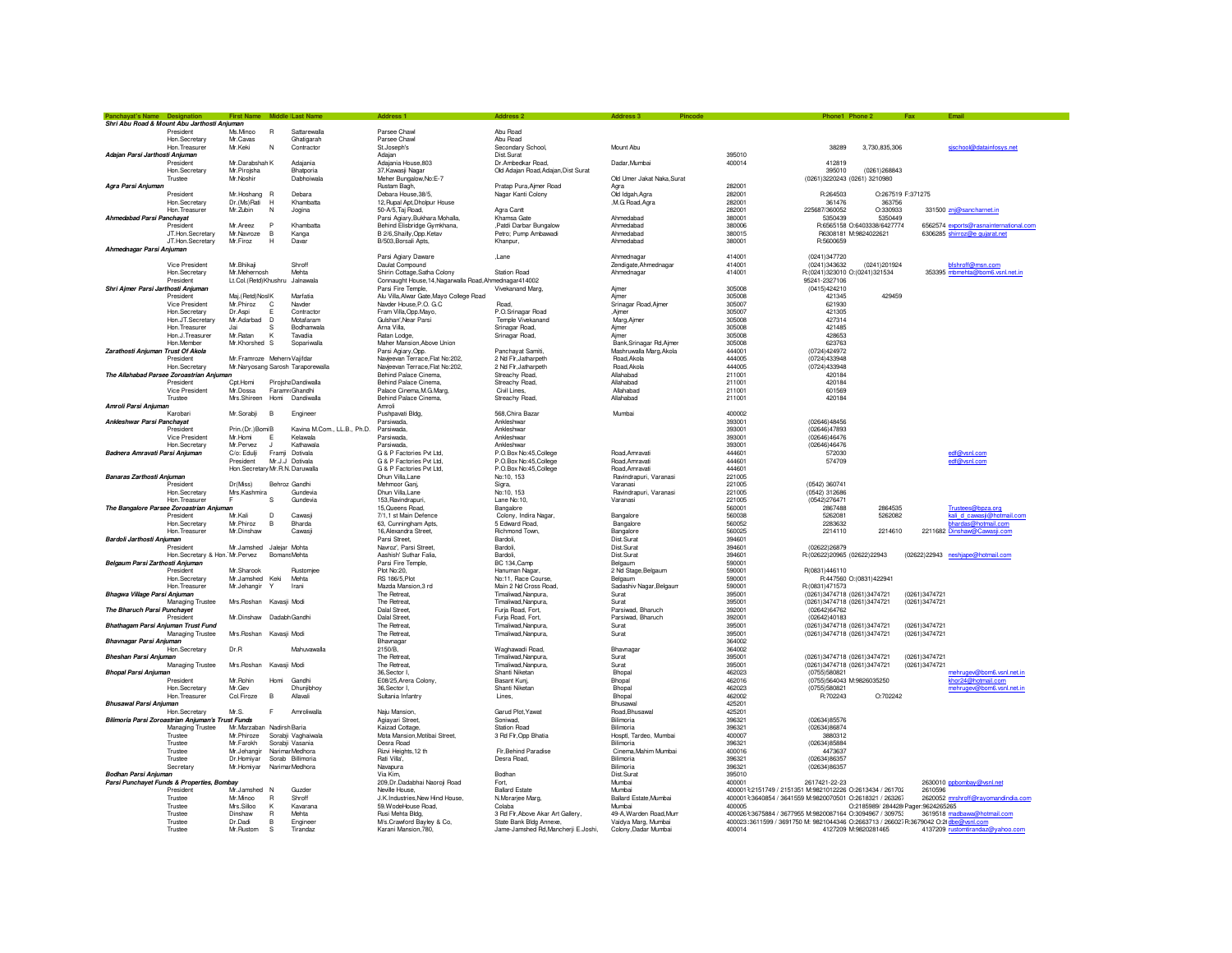|                                                           | Trustee                                                   | Mr.Dinshaw              | К              | Tamboly                    | Shanti, 5 Th Fir,                                               | Banaji Street,                   | Fort, Mumbai             | 400001  | R:2813718 / 2813719 R:4149838 / 416674          |                               | 2810560                |
|-----------------------------------------------------------|-----------------------------------------------------------|-------------------------|----------------|----------------------------|-----------------------------------------------------------------|----------------------------------|--------------------------|---------|-------------------------------------------------|-------------------------------|------------------------|
|                                                           | Chief Executive                                           | Mr. Behram              | $\mathsf{T}$   | Dastur                     | Tata Blocks, Sir Dorab Tata Bldg No:3,                          | S.V. Boad                        | Bandra (W), Mumbai       | 400050  | R:6426784 / 6435489 O:2617421/ 261742:          |                               | 2630010                |
|                                                           | Dy.Chief Executive CuMr.Mehli                             |                         | P              | Kolah                      | B-6 Ness Baug,                                                  | 3 Rd Fir.                        | Nana Chowk, Mumbai       | 400007  |                                                 | R:23883027 O:26717421/ 22/ 26 | 2630010                |
| Borivili & Suburban Zorastrian Association                |                                                           |                         |                |                            | B-703, Sai Complex,                                             | Kanderpada, Dahisar (W),         | Mumbai                   | 400068  | R:28936843                                      |                               | O:2306720 C/o:Khurshed |
|                                                           | President                                                 | Mr. Noshir              | G              | Pandiwalla                 | B-2:Madhav Apts, Kastur Park,                                   | Shimpoli, Borivli (W)            | Mumbai                   | 400092  | R:28981138                                      | O:2027501                     |                        |
|                                                           | Vice President                                            | Mr.Marzaban D           |                | Mehta                      | 404-A/2, Yoginagar,                                             | Eksar Borivili (W).              | Mumbai                   | 400091  | R:28077852                                      | 0:2618071                     |                        |
|                                                           |                                                           |                         |                |                            |                                                                 |                                  |                          |         |                                                 |                               | 2045052                |
|                                                           | Secretary                                                 | Mr.Khushed              | N              | Pastakia                   | B-703, Sai Complex,                                             | Kanderpada, Dahisar (W),         | Mumbai                   | 400068  | R:28936843                                      | O:2306720                     |                        |
|                                                           | Treasurer                                                 | Mr.Yezdi                | $\overline{B}$ | Motiwalla                  | D-25/003, Yoginagar,                                            | Fksar Rd.                        | Borivili(W), Mumbai      | 400091  | R:28017836                                      | O:22017130                    | 2096976                |
| Calcutta Zoroastrian Community's Religious & Charity Fund |                                                           |                         |                |                            | 52, Chowringhee Road,                                           | Kolkata                          |                          | 700071  | 2827851/2                                       | 2820795                       | 2827852                |
|                                                           | Trustee                                                   | Mr.Numazar Dorab Mehta  |                |                            | Selvel House 10/ 1B,                                            | Diamond Harbour Road,            | Kolkata                  | 700027  | 24798707/24796795                               |                               | 24797075 24795365/ 247 |
|                                                           | Trustee                                                   | Mr.Beji                 | Minoo          | Bulsara                    | Iran Society,                                                   | 12 Kyd Street                    | Kolkata                  | 700016  | 2268292 / 2268118 2476402/ 2225613/             |                               | 22807741               |
|                                                           |                                                           |                         |                |                            |                                                                 |                                  |                          |         |                                                 |                               |                        |
|                                                           | Trustee                                                   | Mr.Bahadur              |                | Savaksha                   | 3A, Ashray Apts 'B',                                            | 12, Sunny Park                   | Kolkata                  | 700019  | 24767284                                        | 2479410                       | 2477832                |
|                                                           | Trustee                                                   | Cyrus                   | Jamshe Madan   |                            | Flat 3-B.                                                       | 1B.Gurusaday Rd                  | Kolkata                  | 700019  | 2471903/2801414 2251774/2363178                 |                               | 2471903                |
|                                                           | Trustee                                                   | Mr.Rohinton             | Jal            | Indorewalla                | 8, Bally gunge                                                  | Park Road,                       | Kolkata                  |         |                                                 | 2815699 2815780/ 5576535      | 24746804               |
| Calicut Parsi Anjuman                                     |                                                           |                         |                |                            | 4/759, Vellayil Road,                                           |                                  | Calicut                  | 673032  | (0495)760108                                    |                               |                        |
|                                                           | Managing Trustee                                          | Mr. Darius              |                | Marshall                   | 37, Jayanthi Nagar,                                             | P.T.Usha Rd                      | Calicut                  | 673032  | R;2765451,2766738 O:2765964/ 276542(0495)761316 |                               |                        |
|                                                           |                                                           |                         |                |                            |                                                                 |                                  |                          |         |                                                 |                               |                        |
| Cawanpore Parsee Anjuman                                  |                                                           |                         |                |                            | Parsi Fire Temple,                                              | Compound, 63/5, The Mall, Kanpur |                          | 208001  |                                                 |                               |                        |
|                                                           | President                                                 | Mrs.Homai               | $\overline{A}$ | Tarapore                   | 113/104, Swarup Nagar,                                          |                                  | Kanpur                   |         | 2255956                                         |                               |                        |
|                                                           |                                                           | Mrs.Kali                | N              | Karanjia                   | Bellevue Hotel, 84,                                             | Cantonment                       | Kanpur                   | 208004  | 2304331                                         | 2304536                       |                        |
| Chikhli Parsee Anjuman                                    |                                                           |                         |                |                            | C/o:Valsad Clinic.                                              | 20Stadium Rd,                    | Valsad                   | 396001  | (02634)54024                                    |                               | (02634)50424           |
|                                                           |                                                           |                         |                |                            |                                                                 |                                  | Dist Navsari             | 396521  |                                                 |                               |                        |
|                                                           | JT.Managing Trustee Mr.Yazdi                              |                         | Maneck Italia  |                            | Italia House, Bazar Street                                      | Chikhli , Via Billimoria,        |                          |         | R:(02634)33183/ (02632)58988 O:(02632)54024     |                               | (02634)50424           |
|                                                           | JT.Managing Trustee Mr.Minoo                              |                         | $\mathbb S$    | Katrak                     | Vistasp Farm,                                                   | Thala                            | Chikhli                  | 396521  | R:(02634)32515                                  |                               |                        |
| Shree Dahanu Rd Parsee Zoroastrian Anjuman                |                                                           |                         |                |                            | Parsi Agiary, Near                                              | State Bank Of India,             | Dahanu Road              | 401602  | (02528)22669                                    |                               |                        |
|                                                           | President                                                 | Mr. Pervez              | s              | Irani                      | Shahnur Villa                                                   | Kati Boad.                       | Dahanu Road              | 401602  | (02528)22821                                    |                               |                        |
|                                                           | Secretary                                                 | Mr Kerbad               |                | Digaria                    | 106. Swet Sarita Masoli.                                        | Dahanu Main Rd, Opp Dahanu       | Industrial Works.Dahanu  | 401602  | C/o:(02528)23949 M:9822264185                   |                               |                        |
|                                                           |                                                           |                         |                |                            |                                                                 |                                  |                          |         |                                                 |                               |                        |
|                                                           | Hon. Treasurer                                            | Mr.Eric                 | Ε              | Zaiwalla                   | Patel Pada.                                                     | Near Station, Dahanu(E)          | Dahanu Road              | 401602  | (02528)23458                                    |                               |                        |
| Shree Daman Vapi Zarthosty Anjuman                        |                                                           |                         |                |                            | Duke Hotel,                                                     | Devka-Daman                      |                          | 396210  | (0260)254251                                    |                               |                        |
|                                                           | President                                                 | Mr.Dosshhai N           |                | Oliaii                     | Duke Hotel                                                      | Devka-Daman                      |                          | 396210  | (0260)254251                                    |                               |                        |
|                                                           | Hon, Secretary                                            | Mr. Homi                |                | Todvwalla                  | Daman Main Road.                                                | Nani Daman                       |                          | 396210  | (0260)254215                                    |                               |                        |
|                                                           |                                                           |                         |                |                            |                                                                 |                                  |                          |         |                                                 |                               |                        |
|                                                           | Hon. Treasurer/ TrusterMr. Feroz                          |                         |                | Vapiwalla                  | Piroja Mansion,                                                 | Bazar Teen Batti,                | Vapi                     | 396195  | (0260)430471                                    |                               |                        |
|                                                           | Trustee                                                   | Mr. Zerin               |                | Dadrewalla                 | Main Road,                                                      | Nani Daman                       |                          | 396210  | (0260)255822                                    |                               |                        |
|                                                           | Trustee                                                   | Godrei                  |                | <b>Zaveri</b>              | Main Road.                                                      | Nani Daman                       |                          | 396210  | (0260)261266                                    |                               |                        |
| Davier Parsee Zarthosti Anjuman Fund                      |                                                           |                         |                |                            | Wadia Bldg, Umbregaon Rd,                                       | Solsumba                         | Umbergaon                | 396165  |                                                 |                               |                        |
|                                                           | President                                                 | Mr.Marzaban E           |                | Wadia                      |                                                                 | Factory Lane,                    | Borivali (W), Mumbai     | 400092  | 28992378                                        |                               |                        |
|                                                           |                                                           |                         |                |                            | A-2,Samhita Soc,                                                |                                  |                          |         |                                                 |                               |                        |
|                                                           | Trustee                                                   | Mr.Rohinton M           |                | Daviervala                 | Khan Bahadur's Bungalow.                                        | Sanian Station (W).              | Sanjan                   | 396150  | (0260)566229 (0260)566459                       |                               |                        |
|                                                           | Trustee                                                   | Mr. Parvez              | E              | Wadia                      | Wadia Bldg, Umbregaon Rd,                                       | Solsumba                         | Umbergaon                | 396165  | (0260)562021                                    |                               |                        |
| Delhi Parsi Anjuman                                       |                                                           |                         |                |                            | Mengussi Parsi Dharamshalla,                                    | Bahadur Shah Zafar Marg,         | Delhi Gate, New Delhi    | 110002  | 3238615                                         | 3231228                       |                        |
|                                                           | President                                                 | Lt.Gen.(Retd) / M       |                | Nethna                     | Sethna Farm, Near Baba Prakash Puri Ash Bijwasan, Najafgarh Rd, |                                  | P.O.Bharthal.New Delhi   | 110045  | R:5016734/ 5017148 O:6513560/ 686460!           |                               | 5864609                |
|                                                           |                                                           |                         |                |                            |                                                                 |                                  |                          |         |                                                 |                               |                        |
|                                                           | Hon Secretary                                             | Mr. Farrokh             | M              | Rustomii                   | N-14/29-F.DI F                                                  | Qutab Enclave, Phase-II,         | Gurgaon                  | 122002  | B:6353307/6356725                               | 6353307                       |                        |
|                                                           | Hon Treasurer                                             | Mr. Yezdi               |                | Pithawalla                 | 4-D/14 Old Rajinder                                             | Nagar                            | New Delhi                | 110060  | R:5717820 O:5786220                             |                               |                        |
| The Deolali-Nashik Parsee Zoroastrian Anjuman             |                                                           |                         |                |                            | Parsee Agiary,                                                  | 216, Lam Road,                   | Deolali                  | 422401  | 491459                                          |                               |                        |
|                                                           | President                                                 | Mr.Dhunjishaw M         |                | Neterwalla                 | Liberty Bldg,                                                   | New Marine Lines,                | Mumbai                   | 400020  | 2015894/2016017                                 |                               |                        |
|                                                           | Hon Secretary                                             | Mr.Dinshaw B            |                | Irani                      | 212 Lam Road                                                    | Deolali                          |                          | 422401  | 491707                                          |                               |                        |
|                                                           |                                                           |                         |                |                            |                                                                 |                                  |                          |         |                                                 |                               |                        |
|                                                           | Managing Trustee                                          | Mr.Bomi                 | M              | Neterwalla                 | Bomi House,                                                     | Howson Road,                     | Deolali                  | 422401  | R:491866 O:492270                               |                               |                        |
|                                                           |                                                           |                         |                |                            |                                                                 |                                  |                          |         |                                                 |                               |                        |
|                                                           |                                                           |                         |                |                            |                                                                 | Station.                         | Dohad                    | 389151  |                                                 |                               |                        |
| Dohad Parsi Anjuman                                       |                                                           |                         |                |                            | Opp Railway                                                     |                                  |                          |         |                                                 |                               |                        |
|                                                           | President                                                 | Mr.Kavasii              | $\mathsf{R}$   | Contractor                 | Opp Railway                                                     | Station.                         | Dohad                    | 389151  |                                                 |                               |                        |
| Dumas Jarthosthi Anjuman                                  |                                                           |                         |                |                            | Parsee Vad.                                                     | Dumas                            |                          | 394550  | (0261)3820653                                   |                               |                        |
|                                                           | President                                                 | Mr.Edulji               |                | Nussery Dumasia            | Near Bank Of Baroda,                                            | Bazar Road, Madhi,               | Dist.Surat               | 394340  | O:(02622)41017 R:(02622)41140                   |                               |                        |
|                                                           | Committee Member                                          | Mr.Tehmuras A           |                | Pandole                    | B/301, Shaligram Apts, Pandav Bungalow LaNear New Court Bldg,   |                                  | Athwa Lines, Surat       | 395007  | (0261)3223746                                   |                               |                        |
|                                                           |                                                           |                         |                |                            |                                                                 |                                  |                          |         |                                                 |                               |                        |
|                                                           | The Federation Of The Parsi Zoroastrian Anjumans Of India |                         |                |                            | C/o:Bombay Parsi Punchayat, 209,                                | Dr.D.N.Road,                     | Fort, Mumbai             | 400001  | 2617421/2617422/2617423                         |                               |                        |
|                                                           |                                                           |                         |                |                            | C/o:Machine Tools(I)Ltd,D-24,                                   | South Extension Part II,         | New Delhi                | 110049  | 6251017/6259544                                 |                               | 6258322/62556          |
|                                                           | President                                                 | Mr.Jamshed N            |                | Guzder                     | Neville House,                                                  | Currimbhoy Road,                 | Ballard Estate.Mumbai    | 400001  | 2613414/3614167                                 |                               | 2610596/2651           |
|                                                           | Hon.Secretary                                             | Mr.Keki                 |                | Gandhi                     | C/o:Machine Tools(I)Ltd,D-24,                                   | South Extension Part II,         | New Delhi                | 110049  | 6251017/6259544                                 |                               | 6258322/62556          |
|                                                           | Hon Secretary                                             | Mr.Minoo                |                | Shroff                     |                                                                 | Neneansea Rd.                    | Mumbai                   | 400006  |                                                 |                               |                        |
|                                                           |                                                           |                         | $\mathsf{R}$   |                            | 75, Ashoka Apts,                                                |                                  |                          |         | 2632677 / 2618321                               |                               |                        |
|                                                           | Hon. Treasurer                                            | Mr.Farrokh              | M              | Rustomii                   | N/14/29-E, DLF                                                  | <b>Qutab Enclave</b>             | Phase II, Gurgaon        | 122002  | 6353307 / 6356725                               |                               |                        |
|                                                           | Hon. Treasurer                                            | Mr.R                    | ĸ              | Anklesaria                 | Flat No:6, Bldg No:4,                                           | Khareghat Colony,                | Hughes Rd, Mumbai        | 400007  | 3648522                                         |                               |                        |
| Gadag Zarthosti Anjuman                                   |                                                           |                         |                |                            | B/1, Doongursee Park,                                           | 22, Bund Rd                      | Pune                     | 411001  | 6123043                                         |                               |                        |
|                                                           | President                                                 | Mr.Dorab                | $\mathsf{R}$   | Engineer                   | Billan, 1 St Flr.                                               | 3.Almeida Rd                     | Mumbai                   | 400050  |                                                 |                               |                        |
|                                                           | Hon, Secretary                                            | Mr.Kaikobad Dorab       |                | Pudumiee                   |                                                                 | 22. Bund Rd                      | Pune                     | 411001  | 6123042                                         |                               |                        |
|                                                           |                                                           |                         |                |                            | B/1, Doongursee Park,                                           |                                  |                          |         |                                                 |                               |                        |
| Gandevi Parsi Anjuman Charity Trust Fund                  |                                                           |                         |                |                            | Agiayari Street,                                                | Gandevi                          |                          | 396360  | (02634)62451                                    |                               |                        |
|                                                           | President                                                 | Ms.Jamshed N            |                | Guzder                     | Neville House,                                                  | Currimbhoy Road,                 | Ballard Estate, Mumbai   | 400001  | O:2614167/2613414/2617020 R:2151351/2151749     |                               | 2651697                |
|                                                           | Trustee                                                   | Mr. Phiroze             | <b>B</b>       | Gandevia                   | 13, A1/A2, New Bldg,                                            | Khareghat Colony,                | Babulnath Rd.Mumbai      | 400007  | O:2613414/2617020 R:3646970                     |                               |                        |
| The Godavra Parsi Anjuman                                 |                                                           |                         |                |                            | The Retreat,                                                    | Timaliawad,                      | Nanpura, Surat           | 395001  | 3474718/3474721 (0261)3474721                   |                               |                        |
|                                                           |                                                           |                         |                |                            |                                                                 |                                  |                          |         |                                                 |                               |                        |
|                                                           | Managing Trustee                                          | Mrs.Roshan Kavasji Modi |                |                            | The Retreat,                                                    | Timaliawad,                      | Nanpura, Surat           | 395001  | 3474718/3474721 (0261)3474721                   |                               |                        |
| Godhra Parsi Anjuman                                      |                                                           |                         |                |                            | Baharoura.                                                      | Godhra                           |                          | 389001  |                                                 |                               |                        |
|                                                           | Managing Trustee                                          | Mr.Rustomii             | - 11           | Maneksha                   | Baharoura.                                                      | Godhra                           |                          | 389001  |                                                 |                               |                        |
| The Hubli Parsee Zoroastrian Anjuman                      |                                                           |                         |                |                            | 16, Club Rd.                                                    | Hubli                            |                          | 580029  | (0836)354822                                    |                               |                        |
|                                                           | President                                                 | Mr.Hirii                |                | Jamshe Belgaumwalla        | 105/1, Vidyanagar Main Rd,                                      | Hubli                            |                          | 580021  | (0836)372532/372843 Telefax:372843              |                               |                        |
|                                                           | Hon.JT.Secretary                                          |                         |                | Jamshe Belgaumwalla        |                                                                 | Hubli                            |                          | 580021  |                                                 |                               |                        |
|                                                           |                                                           | Mr.Hirji                |                |                            | 105/1, Vidyanagar Main Rd,                                      |                                  |                          |         | (0836)372532/372843 Telefax:372843              |                               |                        |
|                                                           | Hon.JT.Secretary                                          | Mr Fryad                |                | Hoshan Dalal (Panthaki)    | Parsi Fire Temple.                                              | Balgaumwalla Dare-Meher.         | 16 Club Rd Hubli         | 580029  | (0836)354822                                    |                               |                        |
|                                                           | Hyderabad & Karnata Zoroastrian Welfare Society           |                         |                |                            | Tirandaz Villa,                                                 | Shahabad,                        | Dist.Gulbarga            | 585228  | (08474)64430                                    |                               |                        |
|                                                           | President                                                 | Mr.Dinshaw              |                | Mazda                      | Tirandaz Villa,                                                 | Shahabad,                        | Dist.Gulbarga            | 585228  | (08474)64430                                    |                               |                        |
|                                                           | Hon.Secretary                                             | Ms Yasmin               | D              | Mazda                      | Tirandaz Villa                                                  | Shahabad.                        | Dist.Gulbarga            | 585228  | (08474)64430                                    |                               |                        |
|                                                           | Hon. Treasurer                                            | Mr.Adi                  |                | Irani                      | Rama Mohalla.                                                   | Shahabad.                        |                          | 585228  |                                                 |                               |                        |
|                                                           |                                                           |                         |                |                            |                                                                 |                                  | Dist.Gulbarga            |         | (08474)64529                                    |                               |                        |
| Ichhapore Parsi Anjuman                                   |                                                           |                         |                |                            | Taluka Choryasi,                                                | Dist.Surat                       |                          |         |                                                 |                               |                        |
|                                                           | President                                                 | Mrs.Roshan              | Kavasji Modi   |                            | The Retreat.                                                    | Timaliawad,                      | Nanpura, Surat           | 395001  | 3474718/3474721 (0261)3474721                   |                               |                        |
|                                                           | Hon Treasurer                                             | Mr.Sorabii              | P              | Ichhaporia                 | Taluka Choryasi,                                                | Dist Surat                       |                          | 2840472 |                                                 |                               |                        |
|                                                           |                                                           |                         |                |                            | lgatouri                                                        |                                  |                          |         |                                                 |                               |                        |
| Igatpuri Parsi Zarthosti Anjuman                          |                                                           |                         |                |                            |                                                                 |                                  |                          |         |                                                 |                               |                        |
|                                                           |                                                           | Mr.Homi                 | P              | Ichhaporia                 | 792, Dina Manzil,                                               | Jamsetjee Jejeebhoy Rd,          | Parsi Colony, Dadar, Mun | 400014  |                                                 |                               |                        |
| Ilav Jarthosti Aniuman                                    |                                                           |                         |                |                            | Ilav Via Kim.                                                   | Dist Bharuch                     |                          |         |                                                 |                               |                        |
|                                                           | Trustee                                                   | Mr.Jamshed F            |                | Motafaram                  | Fazalbhoy House.                                                | 2 Nd Flr, Fort                   | Mumbai                   | 400001  | 2043440/2041457                                 |                               |                        |
|                                                           | Trustee                                                   |                         |                | Masani                     |                                                                 | Mhow                             |                          |         |                                                 |                               |                        |
|                                                           |                                                           | Mr.Behram               | M              |                            | 120, Simrole Rd,                                                |                                  |                          | 453441  | 72641 /73278                                    |                               |                        |
|                                                           | Trustee                                                   | Mr.Phiroze              | B              | Illavia                    | 143, Simrole Rd,                                                | Mhow                             |                          | 453441  | 73336                                           |                               |                        |
| Indore Parsi Zoroastrian Aniuman                          |                                                           |                         |                |                            | 80, Ushaganj, Behind,                                           | Sanyogitagunj Police Stn,        | Indore                   | 452001  | 703858                                          |                               |                        |
|                                                           | President                                                 | Mr.Bomi                 | $\mathbf{J}$   | Heerjree                   | G-1, H.I.G,                                                     | Ravi Shankar Nagar,              | Indore                   | 452011  | 553563/242338                                   |                               |                        |
|                                                           | Hon.Secretary                                             | Mr.Gev                  |                | Thanevala                  | Thanevala Terrace,                                              | 163, R.N.T Marg,                 | Indore                   | 452001  | O:528866 R:527618                               |                               | 512230                 |
|                                                           |                                                           |                         |                |                            |                                                                 |                                  |                          |         |                                                 |                               |                        |
|                                                           | Hon. Treasurer                                            | Mr.Khusru               | В              | Jalnawala                  | BG-5,Scheme,                                                    | 74-C.                            | Vijaynagar, Indore       | 452001  | O:490060 R:555641                               |                               |                        |
| Iranian Zoroastrian Aniuman                               |                                                           |                         |                |                            | Kermani Bldg,2 Nd Flr.                                          | Sir Phirozeshah Mehta Rd.        | Fort Mumbai              | 400001  | 2040401                                         |                               |                        |
|                                                           | President & Trustee Capt.Sam                              |                         | Behram Aga     |                            | Banoo Mansion,                                                  | Cumbala Hill                     | Mumbai                   | 400036  | 2697283/3880195                                 |                               | 2613596                |
|                                                           | Vice President & TrustMr.Aflatoon                         |                         | Khodad Shokri  |                            | 24-A, United Chambers,                                          | Grant Rd.                        | Mumbai                   | 400007  | 2150878/3633466                                 |                               |                        |
|                                                           | Vice President & TrustMr.Dara                             |                         |                | <b>Fardoor Devialiwala</b> | 5/15, Tata Blocks,                                              | 3 Rd Flr, Sir Ratan Tata Colony, | Tardeo Mumbai            | 400034  | 4954813                                         |                               |                        |

| Banaji Street,                                        | Fort, Mumbai                                    | 400001           | R:2813718 / 2813719                      |
|-------------------------------------------------------|-------------------------------------------------|------------------|------------------------------------------|
| S.V.Road,                                             | Bandra (W), Mumbai                              | 400050<br>400007 | R:6426784 / 6435489<br><b>R-23883027</b> |
| 3 Rd Flr,                                             | Nana Chowk, Mumbai<br>Mumbai                    | 400068           | R:28936843                               |
| Kanderpada, Dahisar (W),<br>Shimpoli, Borivli (W)     | Mumbai                                          | 400092           | R:28981138                               |
| Eksar Borivili (W).                                   | Mumbai                                          | 400091           | R:28077852                               |
| Kanderpada, Dahisar (W),                              | Mumbai                                          | 400068           | R:28936843                               |
| Eksar Rd,                                             | Borivili(W), Mumbai                             | 400091           | R:28017836                               |
| Kolkata                                               |                                                 | 700071           | 2827851/2                                |
| Diamond Harbour Road,                                 | Kolkata                                         | 700027           | 24798707/24796795                        |
| 12 Kyd Street,                                        | Kolkata                                         | 700016           | 2268292 / 2268118                        |
| 12, Sunny Park                                        | Kolkata                                         | 700019           | 24767284                                 |
| 1B, Gurusaday Rd                                      | Kolkata                                         | 700019           | 2471903/2801414                          |
| Park Road.                                            | Kolkata<br>Calicut                              | 673032           | 2815699<br>(0495)760108                  |
| P.T.Usha Rd                                           | Calicut                                         | 673032           | R;2765451,2766738                        |
| Compound, 63/5, The Mall, Kanpur                      |                                                 | 208001           |                                          |
|                                                       | Kanpur                                          |                  | 2255956                                  |
| Cantonment                                            | Kanpur                                          | 208004           | 2304331                                  |
| 20Stadium Rd,                                         | Valsad                                          | 396001           | (02634)54024                             |
| Chikhli , Via Billimoria,                             | Dist.Navsari                                    | 396521           | R:(02634)33183/ (02632)58988             |
| Thala                                                 | Chikhli                                         | 396521           | R:(02634)32515                           |
| State Bank Of India,<br>Kati Boad.                    | Dahanu Road<br>Dahanu Boad                      | 401602<br>401602 | (02528)22669                             |
| Dahanu Main Rd, Opp Dahanu                            | Industrial Works, Dahanu                        | 401602           | (02528)22821<br>C/o:(02528)23949         |
| Near Station, Dahanu(E)                               | ,Dahanu Road                                    | 401602           | (02528)23458                             |
| Devka-Daman                                           |                                                 | 396210           | (0260)254251                             |
| Devka-Daman                                           |                                                 | 396210           | (0260)254251                             |
| Nani Daman                                            |                                                 | 396210           | (0260)254215                             |
| Bazar Teen Batti,                                     | Vapi                                            | 396195           | (0260)430471                             |
| Nani Daman                                            |                                                 | 396210           | (0260)255822                             |
| Nani Daman                                            |                                                 | 396210           | (0260)261266                             |
| Solsumba                                              | Umbergaon                                       | 396165           |                                          |
| Factory Lane,                                         | Borivali (W), Mumbai                            | 400092           | 28992378                                 |
| Sanjan Station (W),                                   | Sanjan                                          | 396150           | (0260)566229                             |
| Solsumba                                              | Umbergaon                                       | 396165<br>110002 | (0260)562021                             |
| Bahadur Shah Zafar Marg,<br>h Bijwasan, Najafgarh Rd, | Delhi Gate, New Delhi<br>P.O.Bharthal.New Delhi | 110045           | 3238615<br>R:5016734/ 5017148            |
| Qutab Enclave, Phase-II,                              | Gurgaon                                         | 122002           | R:6353307/6356725                        |
| Nagar                                                 | New Delhi                                       | 110060           | R:5717820                                |
| 216, Lam Road,                                        | Deolali                                         | 422401           | 491459                                   |
| New Marine Lines,                                     | Mumbai                                          | 400020           | 2015894/2016017                          |
| Deolali                                               |                                                 | 422401           | 491707                                   |
| Howson Road.                                          | Deolali                                         | 422401           | R:491866                                 |
| Station,                                              | Dohad                                           | 389151           |                                          |
| Station.                                              | Dohad                                           | 389151           |                                          |
| Dumas                                                 |                                                 | 394550           | (0261)3820653                            |
| Bazar Road, Madhi,                                    | Dist.Surat                                      | 394340<br>395007 | O:(02622)41017                           |
| . Near New Court Bldg,<br>Dr.D.N.Road.                | Athwa Lines, Surat<br>Fort.Mumbai               | 400001           | (0261)3223746<br>2617421/2617422/2617423 |
| South Extension Part II,                              | New Delhi                                       | 110049           | 6251017/6259544                          |
| Currimbhoy Road,                                      | Ballard Estate, Mumbai                          | 400001           | 2613414/3614167                          |
| South Extension Part II.                              | New Delhi                                       | 110049           | 6251017/6259544                          |
| Nepeansea Rd,                                         | Mumbai                                          | 400006           | 2632677 / 2618321                        |
| Qutab Enclave,                                        | Phase II, Gurgaon                               | 122002           | 6353307 / 6356725                        |
| Khareghat Colony,                                     | Hughes Rd, Mumbai                               | 400007           | 3648522                                  |
| 22, Bund Rd                                           | Pune                                            | 411001           | 6123043                                  |
| 3, Almeida Rd,                                        | Mumbai                                          | 400050           |                                          |
| 22, Bund Rd                                           | Pune                                            | 411001           | 6123042                                  |
| Gandevi                                               |                                                 | 396360           | (02634)62451                             |
| Currimbhoy Road,                                      | Ballard Estate, Mumbai                          | 400001           | O:2614167/2613414/2617020                |
| Khareghat Colony,<br>Timaliawad.                      | Babulnath Rd, Mumbai<br>Nannura Surat           | 400007<br>395001 | O:2613414/2617020<br>3474718/3474721     |
| Timaliawad.                                           |                                                 | 395001           |                                          |
| Godhra                                                | Nanpura, Surat                                  | 389001           | 3474718/3474721                          |
| Godhra                                                |                                                 | 389001           |                                          |
| Hubli                                                 |                                                 | 580029           | (0836)354822                             |
| Hubli                                                 |                                                 | 580021           | (0836)372532/372843                      |
| Hubli                                                 |                                                 | 580021           | (0836)372532/372843                      |
| Balgaumwalla Dare-Meher,                              | 16, Club Rd, Hubli                              | 580029           | (0836)354822                             |
| Shahabad.                                             | Dist.Gulbarga                                   | 585228           | (08474)64430                             |
| Shahabad,                                             | Dist.Gulbarga                                   | 585228           | (08474)64430                             |
| Shahabad,                                             | Dist.Gulbarga                                   | 585228           | (08474)64430                             |
| Shahahad.<br>Dist Surat                               | Dist.Gulbarga                                   | 585228           | (08474)64529                             |
| Timaliawad.                                           | Nanpura, Surat                                  | 395001           | 3474718/3474721                          |
| Dist.Surat                                            |                                                 | 2840472          |                                          |
| Jamsetjee Jejeebhoy Rd,                               | Parsi Colony, Dadar, Mun                        | 400014           |                                          |
| Dist.Bharuch                                          |                                                 |                  |                                          |
| 2 Nd Fir.Fort                                         | Mumbai                                          | 400001           | 2043440/2041457                          |
| Mhow                                                  |                                                 | 453441           | 72641 /73278                             |
| Mhow                                                  |                                                 | 453441           | 73336                                    |
| Sanyogitagunj Police Stn.                             | Indore                                          | 452001           | 703858                                   |
| Ravi Shankar Nagar.                                   | Indore                                          | 452011           | 553563/242338                            |
| 163, R.N.T Marg,                                      | Indore                                          | 452001           | O:528866                                 |
| 74-C.<br>Sir Phirozeshah Mehta Rd.                    | Vijaynagar, Indore<br>Fort Mumbai               | 452001<br>400001 | 0:490060<br>2040401                      |
|                                                       | Mumbai                                          | 400036           |                                          |
| Cumbala Hill,<br>Grant Rd.                            | Mumbai                                          | 400007           | 2697283/3880195<br>2150878/3633466       |
| 3 Rd Flr, Sir Ratan Tata Colony,                      | Tardeo Mumbai                                   | 400034           | 4954813                                  |
|                                                       |                                                 |                  |                                          |

| Trustee                                     | Mr.Dinshaw                 | к              | Tamboly                 | Shanti.5 Th Fir.                                                | Banaii Street.                   | Fort.Mumba               | 400001  | R:2813718 / 2813719 R:4149838 / 416674                           | 2810560 beedee@vsnl.com                                |
|---------------------------------------------|----------------------------|----------------|-------------------------|-----------------------------------------------------------------|----------------------------------|--------------------------|---------|------------------------------------------------------------------|--------------------------------------------------------|
| Chief Executive                             | Mr.Behram                  | T              | Dastur                  | Tata Blocks, Sir Dorab Tata Bldg No:3,                          | S.V.Road.                        | Bandra (W), Mumbai       | 400050  | R:6426784 / 6435489 O:2617421/ 261742;                           | 2630010 btd@vsnl.com                                   |
| Dy.Chief Executive Cu Mr.Mehli              |                            | P              | Kolah                   | B-6 Ness Baug,                                                  | 3 Rd Fir.                        | Nana Chowk, Mumbai       | 400007  | R:23883027 O:26717421/ 22/ 26                                    | 2630010 mehlicolah@yahoo.com                           |
| orastrian Association                       |                            |                |                         | B-703, Sai Complex,                                             | Kanderpada, Dahisar (W),         | Mumbai                   | 400068  | R:28936843                                                       | O:2306720 C/o:Khurshed Fpastakiak@yahoo.co.uk          |
|                                             | Mr.Noshir                  |                |                         | B-2:Madhav Apts, Kastur Park,                                   |                                  | Mumba                    | 400092  | R:28981138<br>O:2027501                                          |                                                        |
| President                                   |                            | G              | Pagdiwalla              |                                                                 | Shimpoli, Borivli (W)            |                          |         |                                                                  | noshir qp@yahoo.com                                    |
| Vice President                              | Mr.Marzaban D              |                | Mehta                   | 404-A/2. Yoginagar.                                             | Eksar Borivili (W),              | Mumbai                   | 400091  | R:28077852<br>O:2618071                                          | marzi51@indiatimes.com                                 |
| Secretary                                   | Mr. Khushed N              |                | Pastakia                | B-703.Sai Complex.                                              | Kanderpada, Dahisar (W),         | Mumbai                   | 400068  | O:2306720<br>R:28936843                                          | 2045052 pastakiak@yahoo.co.uk                          |
| Treasure                                    | Mr.Yezdi                   | <b>B</b>       | Motiwalla               | D-25/003, Yoginagar                                             | Eksar Rd,                        | Borivili(W), Mumbai      | 400091  | R:28017836<br>O:22017130                                         | 2096976 daichi@bom8vsnl.net.in                         |
| Community's Religious & Charity Fund        |                            |                |                         | 52, Chowringhee Road,                                           | Kolkata                          |                          | 700071  | 2827851/2<br>2820795                                             | 2827852 czcrcf@vsnl.net                                |
|                                             |                            |                |                         |                                                                 |                                  |                          |         |                                                                  |                                                        |
| Trustee                                     | Mr.Numazar                 | Dorab Mehta    |                         | Selvel House 10/1B.                                             | Diamond Harbour Road,            | Kolkata                  | 700027  | 24798707/24796795                                                | 24797075 24795365/ 2479 vantage.globalnet.ems@vsnl.net |
| Trustee                                     | Mr.Beii                    |                | Minoo Bulsara           | Iran Society.                                                   | 12 Kyd Street,                   | Kolkata                  | 700016  | 2268292 / 2268118 2476402/ 2225613/                              | 22807741                                               |
| Trustee                                     | Mr.Bahadur                 |                | Savaksha                | 3A, Ashray Apts 'B',                                            | 12, Sunny Park                   | Kolkata                  | 700019  | 24767284<br>2479410                                              | 2477832 posty@vsnl.com                                 |
|                                             |                            |                |                         |                                                                 |                                  |                          |         |                                                                  |                                                        |
| Trustee                                     | Cyrus                      | Jamshe Madan   |                         | Flat 3-B.                                                       | 1B, Gurusaday Rd                 | Kolkata                  | 700019  | 2471903/2801414 2251774/2363178                                  | 2471903 cymadan@cal.vsnl.net.in                        |
| Trustee                                     | Mr.Rohinton Jal            |                | Indorewalla             | 8, Bally gunge                                                  | Park Road.                       | Kolkata                  |         | 2815699 2815780/ 5576535                                         | 24746804 jhinsons@Call2.vsnl.net.in                    |
|                                             |                            |                |                         | 4/759, Vellayil Road,                                           |                                  | Calicut                  | 673032  | (0495)760108                                                     |                                                        |
|                                             |                            |                |                         |                                                                 |                                  |                          |         |                                                                  |                                                        |
| Managing Trustee                            | Mr.Darius                  |                | Marshall                | 37, Jayanthi Nagar,                                             | P.T.Usha Rd                      | Calicut                  | 673032  | R;2765451,2766738 O:2765964/ 276542(0495)761316 marshall@eth.net |                                                        |
| niuman                                      |                            |                |                         | Parsi Fire Temple,                                              | Compound, 63/5, The Mall, Kanpur |                          | 208001  |                                                                  |                                                        |
| President                                   | Mrs. Homai                 | $\overline{A}$ | Tarapore                | 113/104.Swarup Nagar.                                           |                                  | Kanpur                   |         | 2255956                                                          |                                                        |
|                                             |                            |                |                         |                                                                 |                                  |                          |         |                                                                  |                                                        |
|                                             | Mrs.Kali                   | N              | Karanija                | Bellevue Hotel, 84,                                             | Cantonment                       | Kanpur                   | 208004  | 2304331<br>2304536                                               | karanjia@satyam.net                                    |
| an                                          |                            |                |                         | C/o:Valsad Clinic,                                              | 20Stadium Rd                     | Valsad                   | 396001  | (02634)54024                                                     | (02634)50424                                           |
| JT.Managing Trustee Mr.Yazdi                |                            | Maneck Italia  |                         | Italia House, Bazar Street,                                     | Chikhli , Via Billimoria,        | Dist.Navsari             | 396521  | R:(02634)33183/ (02632)58988 O:(02632)54024                      | (02634)50424 yitalia@yahoo.com                         |
| JT.Managing Trustee Mr.Minoo                |                            | <sub>S</sub>   | Katrak                  | Vistaso Farm.                                                   | Thala                            | Chikhli                  | 396521  | R:(02634)32515                                                   |                                                        |
|                                             |                            |                |                         |                                                                 |                                  |                          |         |                                                                  |                                                        |
| see Zoroastrian Anjuman                     |                            |                |                         | Parsi Agiary, Near                                              | State Bank Of India,             | Dahanu Road              | 401602  | (02528)22669                                                     |                                                        |
| President                                   | Mr.Pervez                  | s              | Irani                   | Shahpur Villa.                                                  | Kati Road.                       | Dahanu Road              | 401602  | (02528)22821                                                     |                                                        |
| Secretary                                   | Mr.Kerbad                  |                | Digaria                 | 106, Swet Sarita, Masoli,                                       | Dahanu Main Rd, Opp Dahanu       | Industrial Works, Dahanu | 401602  | C/o:(02528)23949 M:9822264185                                    |                                                        |
|                                             |                            |                |                         |                                                                 |                                  |                          |         |                                                                  |                                                        |
| Hon Treasure                                | Mr. Fric.                  | E              | <b>Zaiwalla</b>         | Patel Pada                                                      | Near Station, Dahanu(E)          | Dahanu Boad              | 401602  | (02528)23458                                                     |                                                        |
| rthosty Aniuman                             |                            |                |                         | Duke Hotel                                                      | Devka-Damar                      |                          | 396210  | (0260)254251                                                     |                                                        |
| President                                   | Mr.Dossbhai N              |                | Oliaji                  | Duke Hotel.                                                     | Devka-Daman                      |                          | 396210  | (0260)254251                                                     |                                                        |
|                                             | Mr. Homi                   |                |                         |                                                                 |                                  |                          |         | (0260)254215                                                     |                                                        |
| Hon, Secretary                              |                            |                | Todywalla               | Daman Main Road,                                                | Nani Daman                       |                          | 396210  |                                                                  |                                                        |
| Hon. Treasurer/ Truste Mr. Feroz            |                            |                | Vaniwalla               | Piroia Mansion                                                  | Bazar Teen Batti                 | Vapi                     | 396195  | (0260)430471                                                     |                                                        |
| Trustee                                     | Mr. Zerin                  |                | Dadrewalla              | Main Road                                                       | Nani Damar                       |                          | 396210  | (0260)255822                                                     |                                                        |
|                                             | Godrei                     |                |                         |                                                                 | Nani Damar                       |                          | 396210  |                                                                  |                                                        |
| Trustee                                     |                            |                | Zaveri                  | Main Road,                                                      |                                  |                          |         | (0260)261266                                                     |                                                        |
| sti Aniuman Fund                            |                            |                |                         | Wadia Bldg, Umbregaon Rd,                                       | Solsumba                         | Umbergaon                | 396165  |                                                                  |                                                        |
| President                                   | Mr.Marzaban E              |                | Wadia                   | A-2.Samhita Soc.                                                | Factory Lane.                    | Borivali (W).Mumbai      | 400092  | 28992378                                                         |                                                        |
|                                             | Mr.Rohinton                |                |                         |                                                                 |                                  |                          |         |                                                                  |                                                        |
| Trustee                                     |                            | M              | Daviervala              | Khan Bahadur's Bungalow,                                        | Sanjan Station (W),              | Sanjan                   | 396150  | (0260)566229 (0260)566459                                        |                                                        |
| Trustee                                     | Mr.Parvez                  | E              | Wadia                   | Wadia Bldg, Umbregaon Rd,                                       | Solsumba                         | Umbergaon                | 396165  | (0260)562021                                                     |                                                        |
|                                             |                            |                |                         | Mengussi Parsi Dharamshalla                                     | Bahadur Shah Zafar Marg.         | Delhi Gate, New Delhi    | 110002  | 3238615<br>3231228                                               |                                                        |
| President                                   | Lt.Gen.(Retd) / M          |                | Nethna                  | Sethna Farm, Near Baba Prakash Puri Ash Bijwasan, Najafgarh Rd, |                                  | P.O. Bharthal, New Delhi | 110045  | B:5016734/ 5017148 O:6513560/ 686460                             | 5864609 asethna@bol.com                                |
|                                             |                            |                |                         |                                                                 |                                  |                          |         |                                                                  |                                                        |
| Hon, Secretary                              | Mr.Farrokh M               |                | Rustomji                | N-14/29-E, DLF                                                  | Qutab Enclave, Phase-II,         | Gurgaon                  | 122002  | B:6353307/6356725<br>6353307                                     | frustomji@vsnl.com                                     |
| Hon, Treasurer                              | Mr. Yezdi                  |                | Pithawalla              | 4-D/14 Old Rajinder                                             | Nagar                            | New Delhi                | 110060  | R:5717820 O:5786220                                              |                                                        |
| rsee Zoroastrian Aniuman                    |                            |                |                         | Parsee Agiary.                                                  | 216, Lam Road,                   | Deolali                  | 422401  | 491459                                                           |                                                        |
|                                             |                            |                |                         |                                                                 |                                  |                          | 400020  |                                                                  |                                                        |
| President                                   | Mr.Dhuniishaw M            |                | Neterwalla              | Liberty Bldg.                                                   | New Marine Lines.                | Mumbai                   |         | 2015894/2016017                                                  |                                                        |
| Hon.Secretary                               | Mr.Dinshaw B               |                | Irani                   | 212.Lam Road                                                    | Deolali                          |                          | 422401  | 491707                                                           |                                                        |
| Managing Trustee                            | Mr. Bomi                   | M              | Neterwalla              | Bomi House,                                                     | Howson Road,                     | Deolali                  | 422401  | R:491866 O:492270                                                |                                                        |
|                                             |                            |                |                         | Opp Railway                                                     |                                  | Dohad                    | 389151  |                                                                  |                                                        |
|                                             |                            |                |                         |                                                                 | Station.                         |                          |         |                                                                  |                                                        |
| President                                   | Mr.Kavasii                 | $\overline{R}$ | Contractor              | Opp Railway                                                     | Station.                         | Dohad                    | 389151  |                                                                  |                                                        |
|                                             |                            |                |                         |                                                                 |                                  |                          |         |                                                                  |                                                        |
|                                             |                            |                |                         |                                                                 |                                  |                          |         |                                                                  |                                                        |
| uman                                        |                            |                |                         | Parsee Vad                                                      | Dumas                            |                          | 394550  | (0261)3820653                                                    |                                                        |
| President                                   | Mr.Edulji                  |                | Nusserv Dumasia         | Near Bank Of Baroda,                                            | Bazar Road, Madhi,               | Dist.Surat               | 394340  | O:(02622)41017 R:(02622)41140                                    |                                                        |
| Committee Member                            | Mr.Tehmuras A              |                | Pandole                 | B/301, Shaligram Apts, Pandav Bungalow La Near New Court Bldg,  |                                  | Athwa Lines.Surat        | 395007  | (0261)3223746                                                    |                                                        |
| e Parsi Zoroastrian Aniumans Of India       |                            |                |                         |                                                                 | Dr.D.N.Road                      | Fort Mumbai              | 400001  | 2617421/2617422/2617423                                          |                                                        |
|                                             |                            |                |                         | C/o:Bombay Parsi Punchayat, 209.                                |                                  |                          |         |                                                                  |                                                        |
|                                             |                            |                |                         | C/o:Machine Tools(I)Ltd,D-24,                                   | South Extension Part II,         | New Delhi                | 110049  | 6251017/6259544                                                  | 6258322/62556 mtiladmin@de16.vsnl.net.in               |
| President                                   | Mr.Jamshed N               |                | Guzder                  | Neville House,                                                  | Currimbhoy Road,                 | Ballard Estate, Mumbai   | 400001  | 2613414/3614167                                                  | 2610596/2651697                                        |
| Hon Secretary                               | Mr. Keki                   | $\cdot$        | Gandhi                  |                                                                 | South Extension Part II.         | New Delhi                | 110049  | 6251017/6259544                                                  |                                                        |
|                                             |                            |                |                         | C/o:Machine Tools(I)Ltd,D-24,                                   |                                  |                          |         |                                                                  | 6258322/62556: mtiladmin@de16.vsnl.net.in              |
| Hon.Secretary                               | Mr.Minoo                   | $\mathsf{R}$   | Shroff                  | 75, Ashoka Apts.                                                | Nepeansea Rd.                    | Mumbai                   | 400006  | 2632677 / 2618321                                                |                                                        |
| Hon. Treasurer                              | Mr.Farrokh                 | M              | Rustomii                | N/14/29-E, DLF                                                  | Qutab Enclave.                   | Phase II, Gurgaon        | 122002  | 6353307 / 6356725                                                | frustomji@vsnl.com                                     |
| Hon, Treasurer                              | Mr.R                       | K              | Anklesaria              |                                                                 |                                  |                          | 400007  | 3648522                                                          |                                                        |
|                                             |                            |                |                         | Flat No:6, Bldg No:4,                                           | Khareghat Colony,                | Hughes Rd, Mumbai        |         |                                                                  |                                                        |
| man                                         |                            |                |                         | B/1, Doongursee Park,                                           | 22. Bund Rd                      | Pune                     | 411001  | 6123043                                                          |                                                        |
| President                                   | Mr.Dorab                   | <b>R</b>       | Engineer                | Billan, 1 St Flr,                                               | 3.Almeida Rd.                    | Mumbai                   | 400050  |                                                                  |                                                        |
|                                             |                            |                |                         |                                                                 |                                  | Pune                     |         |                                                                  |                                                        |
| Hon. Secretary                              | Mr.Kaikobad Dorab Pudumjee |                |                         | B/1, Doongursee Park,                                           | 22, Bund Rd                      |                          | 411001  | 6123042                                                          |                                                        |
| <b>In Charity Trust Fund</b>                |                            |                |                         | Agiayari Street                                                 | Gandevi                          |                          | 396360  | (02634)62451                                                     |                                                        |
| President                                   | Ms. Jamshed N              |                | Guzder                  | Neville House.                                                  | Currimbhoy Boad.                 | Ballard Estate, Mumbai   | 400001  | O:2614167/2613414/2617020 R:2151351/2151749                      | 2651697 nsquzder@bom3.vsnl.net.in                      |
| Trustee                                     | Mr.Phiroze                 | B              | Gandevia                | 13, A1/A2, New Bldg,                                            | Khareghat Colony,                | Babulnath Rd, Mumbai     | 400007  | O:2613414/ 2617020 R:3646970                                     |                                                        |
|                                             |                            |                |                         |                                                                 |                                  |                          |         |                                                                  |                                                        |
| <b>ijuman</b>                               |                            |                |                         | The Retreat                                                     | Timaliawad.                      | Nanpura, Surat           | 395001  | 3474718/3474721 (0261)3474721                                    |                                                        |
| Managing Trustee                            | Mrs.Roshan Kavasji Modi    |                |                         | The Retreat                                                     | Timaliawad.                      | Nanoura, Surat           | 395001  | 3474718/3474721 (0261)3474721                                    |                                                        |
|                                             |                            |                |                         | Baharoura.                                                      | Godhra                           |                          | 389001  |                                                                  |                                                        |
|                                             | Mr.Rustomji                | J              | Maneksha                |                                                                 | Godhra                           |                          | 389001  |                                                                  |                                                        |
| Managing Trustee                            |                            |                |                         | Baharpura,                                                      |                                  |                          |         |                                                                  |                                                        |
| oastrian Anjuman                            |                            |                |                         | 16.Club Rd.                                                     | Hubli                            |                          | 580029  | (0836)354822                                                     |                                                        |
| President                                   | Mr. Hirii                  |                | Jamshe Belgaumwalla     | 105/1, Vidyanagar Main Rd,                                      | Hubli                            |                          | 580021  | (0836)372532/372843 Telefax:372843                               | hirjib@yahoo.com/hirjib1@rediff.com                    |
| Hon.JT.Secretary                            | Mr.Hirii                   |                | Jamshe Belgaumwalla     | 105/1, Vidyanagar Main Rd,                                      | Hubli                            |                          | 580021  | (0836)372532/372843 Telefax:372843                               | hirjib@yahoo.com/hirjib1@rediff.com                    |
|                                             |                            |                |                         |                                                                 |                                  |                          |         |                                                                  |                                                        |
| Hon.JT.Secretary                            | Mr.Ervad                   |                | Hoshan Dalal (Panthaki) | Parsi Fire Temple                                               | Balgaumwalla Dare-Meher,         | 16, Club Rd, Hubli       | 580029  | (0836)354822                                                     |                                                        |
| Zoroastrian Welfare Society                 |                            |                |                         | Tirandaz Villa.                                                 | Shahabad                         | Dist.Gulbarga            | 585228  | (08474)64430                                                     |                                                        |
| President                                   | Mr.Dinshaw                 |                | Mazda                   | Tirandaz Villa.                                                 | Shahabad                         | Dist.Gulbarga            | 585228  | (08474)64430                                                     | dinomazda@hotmail.com                                  |
|                                             | Ms Yasmin                  |                | Mazda                   | Tirandaz Villa.                                                 | Shahahad.                        |                          | 585228  | (08474)64430                                                     |                                                        |
| Hon.Secretary                               |                            | D              |                         |                                                                 |                                  | Dist.Gulbarga            |         |                                                                  | ydmazda@rediffmail.com                                 |
| Hon. Treasurer                              | Mr.Adi                     |                | Irani                   | Rama Mohalla                                                    | Shahabad                         | Dist.Gulbarga            | 585228  | (08474)64529                                                     | adifirani@rediffmail.com                               |
| man                                         |                            |                |                         | Taluka Chorvasi                                                 | Dist.Surat                       |                          |         |                                                                  |                                                        |
| President                                   | Mrs.Roshan Kavasji Modi    |                |                         | The Retreat                                                     | Timaliawad.                      | Nanpura, Surat           | 395001  | 3474718/3474721 (0261)3474721                                    |                                                        |
|                                             |                            | P              |                         |                                                                 |                                  |                          |         |                                                                  |                                                        |
| Hon Treasurer                               | Mr.Sorabii                 |                | Ichhaporia              | Taluka Chorvasi.                                                | Dist.Surat                       |                          | 2840472 |                                                                  |                                                        |
| ti Anjuman                                  |                            |                |                         | Igatpuri                                                        |                                  |                          |         |                                                                  |                                                        |
|                                             |                            |                |                         |                                                                 |                                  |                          |         |                                                                  |                                                        |
|                                             | Mr.Homi                    | P              | Ichhaporia              | 792, Dina Manzil,                                               | Jamsetjee Jejeebhoy Rd,          | Parsi Colony, Dadar, Mun | 400014  |                                                                  |                                                        |
|                                             |                            |                |                         | Ilav Via Kim                                                    | Dist Bharuch                     |                          |         |                                                                  |                                                        |
| Trustee                                     | Mr.Jamshed F               |                | Motafaram               | Fazalbhoy House,                                                | 2 Nd Fir.Fort                    | Mumbai                   | 400001  | 2043440/2041457                                                  |                                                        |
|                                             |                            |                |                         |                                                                 |                                  |                          |         |                                                                  |                                                        |
| Trustee                                     | Mr.Behram                  | M              | Masani                  | 120, Simrole Rd,                                                | Mhow                             |                          | 453441  | 72641 /73278                                                     |                                                        |
| Trustee                                     | Mr.Phiroze                 | B              | Illavia                 | 143, Simrole Rd,                                                | Mhow                             |                          | 453441  | 73336                                                            |                                                        |
| ian Aniumar                                 |                            |                |                         | 80, Ushaganj, Behind,                                           | Sanyogitagunj Police Stn,        | Indore                   | 452001  | 703858                                                           |                                                        |
| President                                   |                            | $\overline{a}$ | Heeriree                | G-1, H.I.G.                                                     | Ravi Shankar Nagar.              | Indore                   | 452011  | 553563/242338                                                    |                                                        |
|                                             | Mr.Bomi                    |                |                         |                                                                 |                                  |                          |         |                                                                  | boshheerjee@hotmail.com                                |
| Hon.Secretary                               | Mr.Gev                     | $\mathsf{T}$   | Thanevala               | Thanevala Terrace,                                              | 163, R.N.T Marg,                 | Indore                   | 452001  | O:528866 R:527618                                                | 512230                                                 |
| Hon. Treasurer                              | Mr.Khusru                  | B              | Jalnawala               | BG-5,Scheme,                                                    | 74-C.                            | Vijaynagar, Indore       | 452001  | O:490060 R:555641                                                | kbj@chequemail.com                                     |
| niuman                                      |                            |                |                         | Kermani Bldg,2 Nd Flr,                                          | Sir Phirozeshah Mehta Rd,        | Fort.Mumbai              | 400001  | 2040401                                                          |                                                        |
|                                             |                            |                |                         |                                                                 |                                  |                          |         |                                                                  |                                                        |
| President & Trustee Capt.Sam                |                            | Behram Aga     |                         | Banoo Mansion,                                                  | Cumbala Hill.                    | Mumbai                   | 400036  | 2697283/3880195                                                  | 2613596 erichard@bol.net.in                            |
| Vice President & TrustMr.Aflatoon           |                            | Khodad Shokr   |                         | 24-A, United Chambers,                                          | Grant Rd.                        | Mumbai                   | 400007  | 2150878/3633466                                                  |                                                        |
| Vice President & TrustMr.Dara               |                            |                | Fardoor Devlaliwala     | 5/15. Tata Blocks.                                              | 3 Rd Flr, Sir Ratan Tata Colony, | Tardeo Mumbai            | 400034  | 4954813                                                          |                                                        |
| Vice President & TrustMr.Mehrwan Homi Irani |                            |                |                         | 114, Adeabad, 11 Th Flr,                                        | 7.Hughes Road.                   | Mumbai                   | 400007  | 2062289/2082935                                                  |                                                        |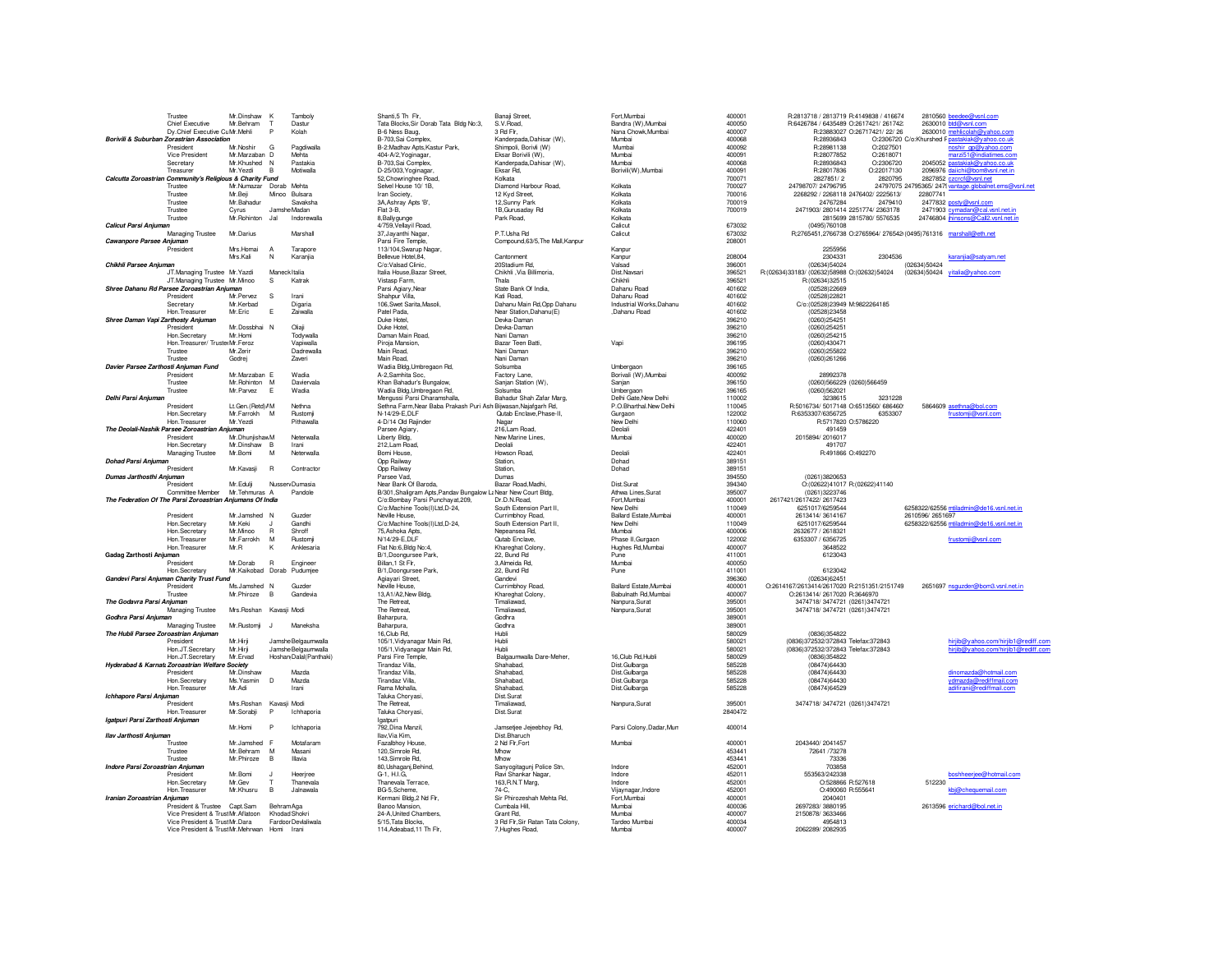|                                   | Secretary & Treasurer Mr.S                           |                                         | N              | Elavia                | D-103, Pushp-Heritage,                                  | Dahanukar Wadi.                             | Kandivali (W)                                   | 400067           | 28064060                                                                              |               |                                                                                   |
|-----------------------------------|------------------------------------------------------|-----------------------------------------|----------------|-----------------------|---------------------------------------------------------|---------------------------------------------|-------------------------------------------------|------------------|---------------------------------------------------------------------------------------|---------------|-----------------------------------------------------------------------------------|
| The Parsi Anjuman, Jabalpur       |                                                      |                                         |                |                       | Parsi Dharamshalla,                                     | 321, Napier Town,                           | Jabalpur                                        | 482001           | 414421 (Caretaker)                                                                    |               |                                                                                   |
|                                   | President                                            | Mr.Dorab                                | C              | Baian                 | Nerbuddha Club Bungalow,                                |                                             | Jabalpur                                        | 482001           | 620172                                                                                |               |                                                                                   |
|                                   | Hon Secretary                                        | Mr. Kerman                              | N              | <b>Batliwalla</b>     | C/103, Jehangir Apts,                                   | South Civil Lines.                          | Jahalnur                                        | 482001           | 627919                                                                                |               |                                                                                   |
|                                   | Hon. Treasurer                                       | Mr.Kersy                                | К              | Sutaria               | Nag Compound,                                           | Napier Town,                                | Jabalpur                                        | 482001           | 401812                                                                                |               |                                                                                   |
| Jalgaon Zoroastrian Trust         |                                                      |                                         |                |                       | Suyog Colony,                                           | Opp Girna Tank,                             | Jalgaon                                         | 425002           |                                                                                       |               |                                                                                   |
|                                   | President                                            | Mr.Maharukh F                           |                | Adaiania              | 41, Ashirwad, Vidya Nagar,                              | Jella Rd.                                   | Jalgaon                                         | 425002           | 234746                                                                                |               |                                                                                   |
|                                   | Hon Secretary                                        | Mr. Fruch                               | <b>J</b>       | Jalgaonwala           | Evergreen Station Rd.                                   | Navi Peth                                   | Jalgaon                                         | 425001           | 221486                                                                                |               |                                                                                   |
|                                   | Hon. Treasurer                                       | Ms.Roshan                               | $\overline{A}$ | Mistry                | Parvez Villa, Ring Road,                                | Khwaja Mia,                                 | Jalgaon                                         | 425001           | 225775                                                                                |               |                                                                                   |
| Jamshedpur Parsee Association     |                                                      |                                         |                |                       | Parsee Hostel, Room No:22,                              | Straight Mile Rd, Northern Town,            | Jamshedpur                                      | 831001           | (0657)433452                                                                          |               |                                                                                   |
|                                   | President                                            | <b>Jamshed</b>                          | $\mathbf{J}$   | Irani                 | 221-B, A-Wing, 22 Nd Flr,                               | N.C.P.A.Apts,Dorabji Road,                  | Nariman Point, Mumbai                           | 400021           | O:2875339 R:2822355                                                                   |               | R:2822412/ O:2 jirani@tata.com                                                    |
|                                   | Vice-President                                       | Sarosh                                  | $\cdot$        | Ghandy                | <b>Lishtana Anaranta Enclave</b>                        | Siddhapura Airport Road,                    | P.O. Whitefield, Bangalore                      | 560068           | O:(080)5583346/5583353 R:(080)8476866/8476869                                         |               |                                                                                   |
|                                   | Vice-President                                       | Homi                                    | P              | Bodhanwalla           | 29. Circuit House Area. (East)                          |                                             | Jamshedour                                      | 831001           | O:(0657)2431957 R:(0657)226901/231481                                                 |               |                                                                                   |
|                                   | Vice-President                                       | Mrs.Daisy                               | J              | Irani                 | 221-B, A-Wing, 22 Nd Flr,                               | N.C.P.A.Apts,Dorabji Road,                  | Nariman Point, Mumbai                           | 400021           | R:2822355                                                                             | 2822412       |                                                                                   |
|                                   | Chairman<br>Vice-Chairman                            | Mr.Jehangir<br>Mr.Navzer                |                | Ardeshir<br>Dotiwalla | No:40, Dindli Enclave,<br>No:3.Circuit House Area(N.E). | Kadma.<br>Road No:11                        | Jamshedpur<br>Jamshedpur                        | 831005<br>831001 | O:(0657)431595 R:(0657)224094<br>O:(0657)425837 R:(0657)230668                        |               | (0657)431595 jjehangir@lot.tatasteel.com<br>(0657) 220033 navzar@sr.tatasteel.com |
|                                   | Hon. Treasurer                                       | Mr.Mehernosh D                          |                | <b>Batliwalla</b>     |                                                         |                                             | Jamshedpur                                      | 831001           | O:(0657)431076 R:(0657)225457                                                         | (0657)42469   | mbatliwa@lot.tatasteel.com                                                        |
|                                   | Hon. Secretary                                       | Mr.R                                    |                | Dhamodiwalla          | No:5,H.I.G.Colony,<br>No:5-C, Parsee Colony,            | Adarshnagar, Sonari,<br>Straight Mile Road, | Jamshedpur                                      | 831001           | O:(0657)407387/408437 R:(0657)433452                                                  |               |                                                                                   |
| Jhansi Parsi Anjuman              |                                                      |                                         |                |                       | Parsi Dharamshalla,                                     | 516, Chaman Gunj,                           | Sipri Bazar, Jhansi                             | 284003           |                                                                                       |               |                                                                                   |
|                                   | President                                            | Mr. Farrokh                             | K              | Pestoniee             | 80/26 Civil Lines, Vivekanand Colony.                   | <b>Jhansi</b>                               |                                                 | 284003           | 0510-2471303                                                                          |               |                                                                                   |
|                                   | Hon. Secretary                                       | Mr.Dhunji                               |                | Billimoria            | 239/1, Azad Gunj,                                       | Sipri Bazar                                 | Jhansi                                          | 284003           | R:(0517)361565                                                                        |               |                                                                                   |
| Karanj Parsi Anjuman Punchayet    |                                                      |                                         |                |                       | The Retreat.                                            | Timaliawad,                                 | Nanpura, Surat                                  | 395001           | (0261)3474718/3474721                                                                 | (0261)3474721 |                                                                                   |
|                                   | Managing Trustee                                     | Mrs.Roshan Kavasji Modi                 |                |                       | The Retreat,                                            | Timaliawad,                                 | Nanpura, Surat                                  | 395001           | (0261)3474718/3474721                                                                 | (0261)3474721 |                                                                                   |
| Khergam Parsi Anjuman             |                                                      |                                         |                |                       | Khergam Bazar                                           | P.O.Khergam,                                | Dist Valsad                                     | 396040           | (02634)20725                                                                          |               |                                                                                   |
|                                   | JT.Managing Trustee Ms.Parvez                        |                                         | B              | Khergamwalla          | 779. Daruwalla House.                                   | 1St Flr, Mancherji Joshi Rd,                | Parsi Colony, Dadar, Mun                        | 400014           | 4148001/4150522                                                                       |               |                                                                                   |
|                                   | JT.Managing Trustee                                  | Mr.Kersi                                | B              | Khergamwalla          | Khergam Bazar.                                          | P.O.Khergam,                                | Dist Valsad                                     | 396040           | (02634)20725                                                                          |               |                                                                                   |
|                                   | Trustee                                              | Mr.Khushro                              | D              | Daruwala              | Khergam Bazar,                                          | P.O.Khergam,                                | Dist Valsad                                     | 396040           | (02634)20838 Bombay:4947431                                                           |               |                                                                                   |
| Kudiana Zoroastrian Aniuman       |                                                      |                                         |                |                       | Via Olpad,                                              | Kudiana.                                    | Dist Surat                                      | 395010           |                                                                                       |               |                                                                                   |
| Kutch Parsi Aniuman Fund          |                                                      |                                         |                |                       | Camp,                                                   | Bhui                                        | Kutch                                           | 370001           |                                                                                       |               |                                                                                   |
|                                   | Hon.Secretary                                        | Mr.Nadir                                | F              | Bhujwalla             | Camp,                                                   | Bhui                                        | Kutch                                           | 370001           |                                                                                       |               |                                                                                   |
| Lucknow Parsi Anjuman             |                                                      |                                         |                |                       | 6, R.F. Bahadurji Marg,                                 | Opp State Guest House,                      | Lucknow                                         | 226001           | R:201825/275943                                                                       |               |                                                                                   |
|                                   | President                                            | Ms. Zarine                              | $\overline{B}$ | Viccaiee              | 3, Vidhan Sabha Marg.                                   | Avanbai Mansion.                            | Lucknow                                         | 226001           | R:227419                                                                              |               |                                                                                   |
|                                   | Hon.Secretary                                        | Mr. Homi                                | S              | Sepai                 | Parsi Anjuman Compound,                                 | 6 R.F.Bahadurii Maro.                       | Opp State Guest House, L                        | 226001           | R:275943                                                                              |               |                                                                                   |
|                                   | Hon. Treasure                                        | Mr.Adil                                 | н              | Gandhi                | B-1198, Indira Nagar,                                   | Lucknow                                     |                                                 | 226016           | O;638073/ 638248 R:383899                                                             |               | (0522)638073 sai-99@satyam.net.in                                                 |
| Madras Parsi Zarthosti Anjuman    |                                                      |                                         |                |                       | Parsi Anjuman Bagh,                                     | 32, West Mada Church Street,                | Royapuram, Madras                               | 600013           | (044) 5951527                                                                         |               |                                                                                   |
|                                   | President                                            | Mr.Nariman                              |                | Faramr Mogrelia       | C-3.Industrial Estate.                                  | Chennai                                     |                                                 |                  | 600058 O:(044)6252416/ 6252497/ 6256215 R:(044)6441811/644 (044)6257789 zoro@vsnl.com |               |                                                                                   |
|                                   | Vice-President                                       | Mr.Dadi                                 | Sorabji Dalal  |                       | C-3.Alsa Crescent                                       | 72, Harrington Rd,                          | Chetpet, Chennai                                | 600031           | (044) 8261106/8312275                                                                 |               |                                                                                   |
|                                   | Hon.Secretary                                        | Mr.Mahiar                               |                | Shroff                | 15, Arathoon Rd,                                        | Royapuram,                                  | Chennai                                         | 600013           | (044) 5956841/5955853                                                                 |               |                                                                                   |
|                                   | Hon. Treasurer                                       | Mr.Pesi                                 |                | Narimar Munshi        | 31, West Mada Church Street,                            | Royapuram,                                  | Chennai                                         | 600013           |                                                                                       |               |                                                                                   |
| Shri Mahuva Parsi Aniuman         |                                                      |                                         |                |                       |                                                         |                                             |                                                 |                  |                                                                                       |               |                                                                                   |
|                                   | President                                            | Ms Firoze                               | N              | Tampal                | 11/2508                                                 | Matchhlinith                                | Surat                                           | 395003           |                                                                                       |               |                                                                                   |
| Mandvi Mangrole Zarthosti Anjuman |                                                      |                                         |                |                       | Adal Baug, Post Mandvi,                                 | Via Kim,                                    | Dist.Surat                                      | 394110           | (02623)21194                                                                          |               |                                                                                   |
|                                   | President                                            | Mr.Jehangir                             | $\overline{B}$ | Munshi                | Mukam Nanpore, Post Kansal,                             | Via Kim.                                    | Dist.Surat                                      | 394110           | (02623)21420                                                                          |               |                                                                                   |
|                                   | Hon Secretary                                        | Ms.Kooverii                             | $\mathbf{H}$   | Amhawadiwalla         | At & Post Amahadi                                       | Via Kim                                     | Dist.Surat.Tal.Mandvi                           | 394110           | (02623)21194                                                                          |               |                                                                                   |
|                                   | Hon. Treasurer                                       | Mr.Jehangir G                           |                | Munshi                | At & Post Amabadi.                                      | Via Kim                                     | Dist.Surat                                      | 394110           | (02623)41485                                                                          |               |                                                                                   |
| Matheran Parsi Aramghar           |                                                      |                                         |                |                       | Central Hotel,                                          | Matheran                                    | Dist Raigad                                     | 410102           | (02148)30228                                                                          | (02148)30595  |                                                                                   |
|                                   | Managing Trustee                                     | Mrs.Zenobia J                           |                | I ord                 | Central Hotel,                                          | Matheran                                    | Dist Raigad                                     | 410102           | (02148)30228                                                                          | (02148)30595  |                                                                                   |
|                                   | Hon.Secretary                                        | Dr. Nariman M                           |                | Doctor                | Navyug Chambers, Grd Flr,                               | 165.Dr.Bhadkamkar Marg.                     | Mumbai                                          | 400004           | 3076858                                                                               |               |                                                                                   |
|                                   | Hon Treasurer                                        | Mr.Shiavax                              | $\mathbf{d}$   | I ord                 | Central Hotel.                                          | Matheran                                    | Dist Raigad                                     | 410102           | (02148)30228                                                                          |               | (02148)30595 lordsmatheran@vsnl.com                                               |
| Parsi Zoroastrian Anjuman, Mhow   |                                                      |                                         |                |                       | 120, Simrole Road,                                      | Mhow                                        |                                                 | 453441           | 72641 / 73278                                                                         |               |                                                                                   |
|                                   | President                                            | Mr.Behram                               |                | Maneck Masani         | 120, Simrole Road,                                      | Mhow                                        |                                                 | 453441           | 72641 / 73278                                                                         |               |                                                                                   |
|                                   | Hon.Secretary                                        | Mr.Zal                                  | $\cdot$        | Cowasi                | 114, Post Office Road,                                  | Mhow                                        |                                                 | 453441           | 72629                                                                                 |               | zcowasji@vsnl.com                                                                 |
|                                   | Hon. Treasurer                                       | Mr.Phiroze                              | B              | Illavia               | 143.Simrole Rd.                                         | Mhow                                        |                                                 | 453441           | 73336                                                                                 |               |                                                                                   |
| Nagpur Parsi Anjuman              |                                                      |                                         |                |                       | Tata Baug, Parsi Agiari Compound,                       | Opp .Gandhi Sagar,                          | Nagpur                                          | 440018<br>440001 |                                                                                       |               |                                                                                   |
|                                   | President<br>Hon Secretary                           | Mr.Edul<br>Mr. Yezdi                    | Е<br>D         | Bhagwaga              | Palm Road,<br>Masoba Lane                               | Civil Lines.<br>Bajaria.                    | Nagpur                                          | 440018           | O;(0712)725321 R:533702/ 557173 (0712)550626 diledul@nagpur<br>R:(0712)721252/ 726887 |               |                                                                                   |
|                                   |                                                      |                                         |                | Bhagwaga              |                                                         |                                             | Nagpur                                          | 440001           |                                                                                       |               |                                                                                   |
| Nanded Parsi Anjuman              | Hon. Treasurer                                       | Mr.Shiraz                               | Κ              | Doongaji              | Doongaji House,<br>C/o:K.R.Mewawala.                    | 511, New Colony,<br>Mewawala Colony, Behind | Nagpur<br>Kala Mandir, Nanded                   | 431601           | O:(0712)641750 R:532392<br>34066                                                      |               | (0712)641750 shezad@nagpur.net.in                                                 |
|                                   | President                                            | Mr.Nowrosjee                            |                | Jalnawalla            | Jalna                                                   |                                             |                                                 |                  | O:35209 R:31365                                                                       | 30206         |                                                                                   |
|                                   | Hon.Secretary                                        | Mr. Kersi                               | M              | Shroff                | Umri                                                    | Dist.Nanded                                 |                                                 |                  | 44089                                                                                 |               |                                                                                   |
| Nargol Parsi Jarthosti Anjuman    |                                                      |                                         |                |                       | Narool.                                                 | Via Sanian                                  |                                                 | 396135           | (0260)597334                                                                          |               |                                                                                   |
|                                   | President                                            | Mr.Hoshang N                            |                | Wania                 | Kismet, 3 rd Flr, Flat No:3,                            | 122A, Shaheed Bhagat Singh Rd,              | Opp.Sassoon Dock,Colal                          | 400005           | O:4116456 R:2817552                                                                   |               | 4116457 waniafca@vsnl.com                                                         |
|                                   | Managing Trustee                                     | Mr.Farrokh                              | F              | Govadia               | Mota Mansion, Grd Flr,                                  | Javji Dadaji Marg,                          | Mumbai                                          | 400007           | O:3867589 R:3868875                                                                   |               |                                                                                   |
| Navsari Malesar Behdin Aniuman    |                                                      |                                         |                |                       | Agiary Street.                                          | Malesar.                                    | Navsari                                         | 396445           | (02637)44586                                                                          |               |                                                                                   |
|                                   | President(Acting)                                    | Mr.Sirus                                | Homi Kasad     |                       | 2/664, Ajit Street,                                     | Malesar.                                    | Naveari                                         | 396445           | O:(02637)58925 R:(02637)55828                                                         |               | sairuskasad@yahoo.com                                                             |
|                                   | Hon.Secretary                                        | Mr.Dara                                 |                | Kaikhus Deboo         | Res:Agiary Street,                                      | Malesar.                                    | Navsari                                         | 396445           | (02637)59640                                                                          |               | daradeboo@yahoo.co.in                                                             |
|                                   |                                                      |                                         |                |                       | Off:Sir.J.J.shopping Centre,                            | Panchhatdi,                                 | Navsari                                         | 396445           | (02637)58639                                                                          |               |                                                                                   |
|                                   | Hon. Treasurer                                       | Mr.Kersi                                |                | Kaikhus Deboo         | Sir.J.J.shopping Centre,                                | Panchhatdi.                                 | Navsari                                         | 396445           | O:(02637)59640 R:(02637)58639                                                         |               |                                                                                   |
|                                   | The General Fund Of Navsari Samast Parsi Zoroastrian |                                         |                |                       | 5/1649.                                                 | Dasturwad                                   | Navsari                                         | 396445           | O:41007                                                                               |               |                                                                                   |
|                                   | President                                            | Mr. Vada                                |                | Dasturii Meherii      | Dastur Street,                                          | Navsari                                     |                                                 | 396445           | R:57445                                                                               |               |                                                                                   |
|                                   |                                                      | Dastur                                  |                | Kaikoba Meherjirana   |                                                         |                                             |                                                 |                  |                                                                                       |               |                                                                                   |
|                                   | Hon.Secretary                                        | Mr.Percy                                | Firoz          | Dotivala              | D-13, Arvind Nagar Society,                             | Lunsikui                                    | Navsari                                         | 396445           | R:57445                                                                               |               |                                                                                   |
|                                   | Hon. Treasurer                                       | Mr.H                                    | M              | Minocheherhonii       | 8/511, Bamji Street,                                    | Navsari                                     |                                                 | 396445           | R:50813                                                                               |               |                                                                                   |
| Neemuch Parsi Anjuman             |                                                      |                                         |                |                       | Cowasji Jeevanji                                        | Mewavala Daremeher.                         | Tagore Rd, Neemuch                              | 458441           |                                                                                       |               |                                                                                   |
|                                   | President                                            | Mr.Noshir                               | s              | Jal                   | Pheerozeshaw & Co                                       |                                             | Neemuch                                         | 458441           | O:(07423)20334 R:(07423)20196                                                         |               |                                                                                   |
|                                   | Hon Secretary                                        | Ms.ler                                  | N              | Mody                  | <b>Behind Anjary</b>                                    | Pheerozeshaw Compound,                      | Neemuch                                         | 458441           | R:(07423)23541                                                                        |               |                                                                                   |
|                                   | Hon. Treasurer                                       | Mr.Noshir                               | s              | Jal                   | Pheerozeshaw & Co                                       |                                             | Neemuch                                         | 458441           | O:(07423)20334 R:(07423)20196                                                         |               |                                                                                   |
| Nilgiris Parsi Anjuman            |                                                      |                                         |                |                       |                                                         |                                             |                                                 |                  |                                                                                       |               |                                                                                   |
|                                   | Managing Trustee                                     | Mr.R                                    | $\overline{A}$ | Mehta                 | Ingle Nook,                                             | Higgins Rd,                                 | Ootacamund                                      | 643001           |                                                                                       |               |                                                                                   |
| Olpad Parsi Jarthosti Anjuman     |                                                      |                                         |                |                       | Parsi Vad.                                              | Olpad,                                      | Dist Surat                                      | 394540           |                                                                                       |               |                                                                                   |
|                                   | Managing Karobari                                    | Mr.Bhikhaji                             | P              | Patel                 | Parsi Vad.                                              | Olpad,                                      | Dist.Surat                                      | 394540           |                                                                                       |               |                                                                                   |
|                                   |                                                      |                                         |                |                       | Opp Parsi Agiary,<br>C/o:Seth Nanabhoy Bezonji,         | Killa Pardi,                                | Valsad                                          | 396125           |                                                                                       |               |                                                                                   |
|                                   | Shri Pardi Zoroastrian Anjuman                       |                                         |                |                       |                                                         | Choksui Dar E Meher,                        | Panchgani                                       | 412805           |                                                                                       |               |                                                                                   |
| Panchgani Zoroastrian Anjuman     |                                                      |                                         |                |                       |                                                         |                                             |                                                 |                  |                                                                                       |               |                                                                                   |
|                                   | President                                            | Sardar                                  |                | Dastur Hormazdiar     | Res: Windmere, 826-C,                                   | Canning Rd.                                 | Kondhwa, Pune                                   | 411040           | O:(020)6362630 R:(020)6833733                                                         | (020)6363660  |                                                                                   |
|                                   | Chaiirman & Managin Noshirwan                        |                                         | Kaikoba Dastur |                       | Off:Sardar Dastur School Trust,                         | 2,Lt.Col.Tarapore Rd,                       | Pune                                            | 411001           | O:(020)6362630 R:(020)6833733                                                         | (020)6363660  |                                                                                   |
|                                   | Trustee                                              | Mr.Darab                                | J              | Bajina                | 1020 A, Commerce House,                                 | Nagindas Master Rd,                         | Mumbai                                          | 400023           |                                                                                       |               |                                                                                   |
|                                   | Trustee                                              | Dr.Nawoze                               | s              | Kotwal                | Parag, 27,                                              | Pedder Rd,                                  | Mumbai                                          | 400026           |                                                                                       |               |                                                                                   |
|                                   | Trustee                                              | Mr.Pesi                                 |                | Virii                 | Maid Stone,                                             | Chesson Rd.                                 | Panchgani                                       | 412805           |                                                                                       |               |                                                                                   |
|                                   | Trustee                                              | Mr.Pervaiz                              | E              | Khambatta             | Mehlii Cottage,                                         |                                             | Panchgani                                       | 412805           |                                                                                       |               |                                                                                   |
| Poona Parsee Panchayat            |                                                      |                                         |                |                       | Block:3, Kapadia Bldg,                                  | Grd Flr, 873,                               | Datur Meher Road, Pune                          | 411001           | 26130134/ 65230446                                                                    |               |                                                                                   |
|                                   | Chairman<br>Vice-Chairman                            | Mr. Tehmasp Kersas; Bharucha<br>Mr.Dara | Khodab Irani   |                       | Block:3, Kapadia Bldg,<br>Block:3 Kanadia Bldg.         | Grd Flr.873.<br>Grd Flr.873                 | Datur Meher Road, Pune<br>Datur Meher Road.Pune | 411001<br>411001 | 26130134/65230447<br>26130134/ 65230448                                               |               |                                                                                   |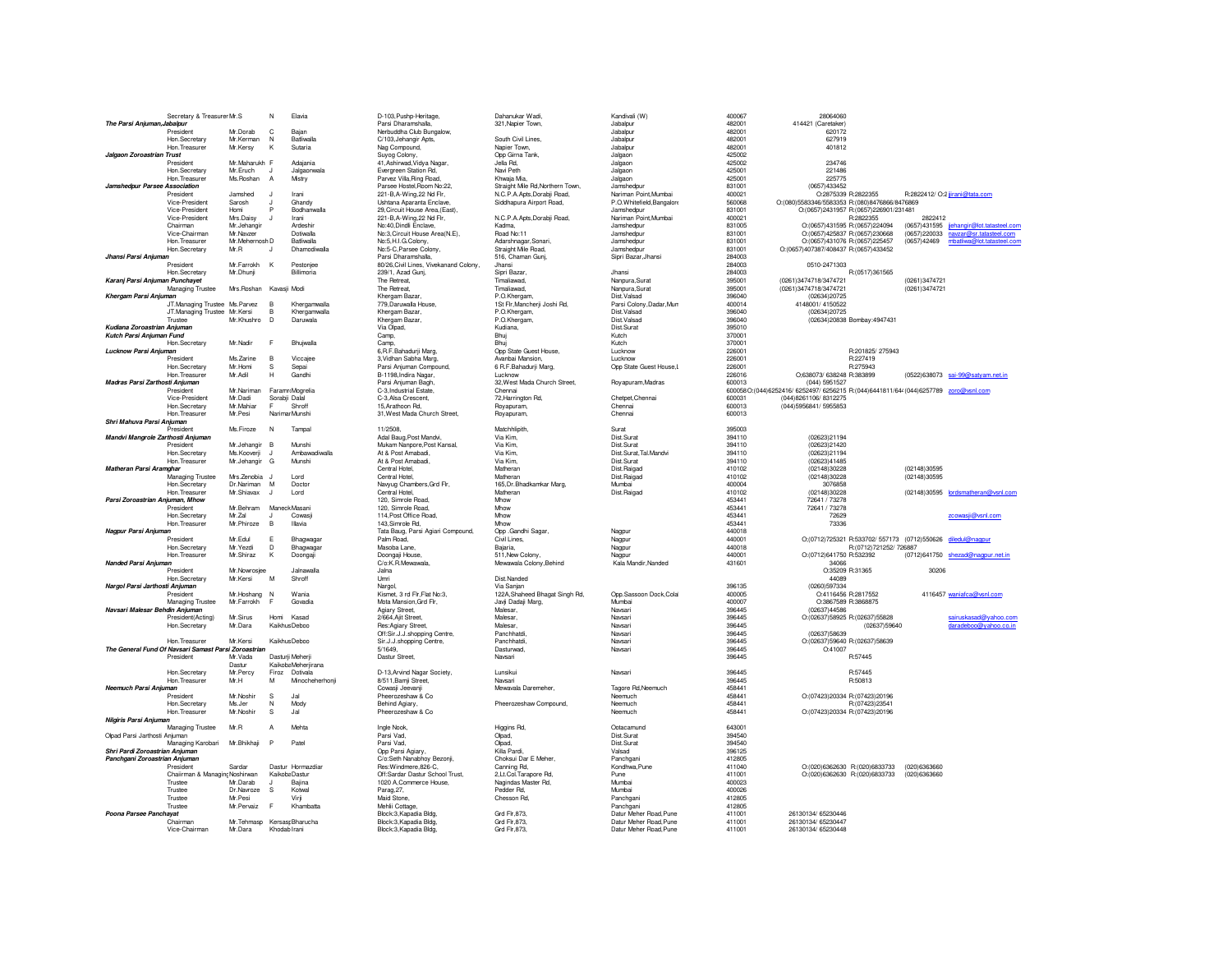|                                                | Secretary                                            | Mr.Firdous                      |                   | Noshir Kayani                     | Block:3, Kapadia Bldg,                                             | Grd Flr, 873,                              | Datur Meher Boad Pune            |               | 411001           | 26130134/ 65230449                                                                         |                                                           |
|------------------------------------------------|------------------------------------------------------|---------------------------------|-------------------|-----------------------------------|--------------------------------------------------------------------|--------------------------------------------|----------------------------------|---------------|------------------|--------------------------------------------------------------------------------------------|-----------------------------------------------------------|
|                                                | Treasurer                                            | Mr.Adil                         |                   | Eruch Sarondewala                 | Block:3, Kapadia Bldg,                                             | Grd Flr, 873,                              | Datur Meher Road.Pune            |               | 411001           | 26130134/ 65230450                                                                         |                                                           |
|                                                | Joint.Secretary                                      | Mr.Hoshang                      |                   | Noshir Dorabjee                   | Block:3, Kapadia Bldg,                                             | Grd Flr, 873,                              | Datur Meher Boad Pune            |               | 411001           | 26130134/ 65230451                                                                         |                                                           |
|                                                | Joint Treasurer                                      | Mr.Porusasp Darabsi Mehta       |                   |                                   | Block:3, Kapadia Bldg.                                             | Grd Flr.873.                               | Datur Meher Road, Pune           |               | 411001           | 26130134/ 65230452                                                                         |                                                           |
|                                                | Trustee                                              | Jamshed                         |                   | Shiayax Bokdawalla                | Block:3.Kapadia Bldg.                                              | Grd Flr.873.                               | Datur Meher Road, Pune           |               | 411001           | 26130134/65230453                                                                          |                                                           |
| Rajkot Zarthosti Anjuman                       |                                                      |                                 |                   |                                   | Parsiwad.                                                          | M.G.Road,                                  | Sadar, Raikot                    |               | 360001           |                                                                                            |                                                           |
|                                                | President                                            | Ms Doli                         | F.                | Flavia                            | Parsiwad,                                                          | M.G.Road,                                  | Sadar, Rajkot                    |               | 360001           |                                                                                            |                                                           |
| Ratlam Parsi Anjuman                           | President                                            | Mr. Tehmton S                   |                   | Anklesaria                        | C/o;G.D.Anklesaria & Co,<br>Gulistan                               | New Road,<br>Dr.R.P.Marg.                  | Ratlam<br>Ratlam                 |               | 457001<br>457001 | (07412)31509/44044<br>(07412)31509/44044                                                   | (07412)33909 gda@bom4.vsnl.net.in<br>gda@bom4.vsnl.net.in |
|                                                | Hon.Secretary & Hon. Mr.Khurshed R                   |                                 |                   | Dastoor                           | Kainaz Villa.                                                      | Dr.R.P.Marg,                               | Ratlam                           |               | 457001           | (07412)32602                                                                               |                                                           |
| Salssette Parsis Association                   |                                                      |                                 |                   |                                   | Bldg No:2 A, Flat No:8,                                            | Pump House, Jijamata Road,                 | Andheri(E), Mumbai               |               | 400093           | 8329857                                                                                    |                                                           |
|                                                | President                                            | Mr.Adi                          | M                 | Patel                             | Cheatau Windosor,                                                  | Veer Nariman Road,                         | Chuchgate, Mumbai                |               | 400020           | 2044408                                                                                    |                                                           |
|                                                | Hon.Secretary                                        | Mrs.J                           | D                 | Moos                              | 1. Gool Dhun Abad.                                                 | S.V.Road.                                  | Jogeshwari, Mumbai               |               | 400102           | 6798187                                                                                    |                                                           |
| Sanian Memorial Column Local Committed         |                                                      |                                 |                   |                                   | Khan Bahadur's Bungalow,                                           | Sanian (W.R)                               |                                  |               | 396150           | (0260)576229/576459                                                                        |                                                           |
|                                                | President                                            | Mrs.Bapsy                       |                   | Rohinto Daviervala                | Khan Bahadur's Bungalow,                                           | Sanjan (W.R)                               |                                  |               | 396150           | (0260) 576229/ 576459                                                                      |                                                           |
|                                                | Hon, Secretary                                       | Mr.Nariman                      |                   | Balsara                           | Saronda                                                            | Via Sanjan(W.R)                            | Dist.Bulsar                      |               | 396150           | (0260)597434                                                                               |                                                           |
|                                                | Hon. Treasurer                                       | Gustasp                         | B.                | Jussawala                         | Sanjan (W.R), Dist. Bulsar                                         |                                            |                                  |               | 396150           | (0260)575884                                                                               |                                                           |
|                                                | Committee Member                                     | Mr. Dosabhai                    | N                 | Oliaii                            | Duke Hotel                                                         | Devka-Daman                                |                                  |               | 396210           | (0260)254251                                                                               |                                                           |
|                                                | Committee Member                                     | Mr.Dara                         | N                 | Varvadewala                       | Sanjan (W.R), Dist. Bulsar                                         |                                            |                                  |               | 396150           | (0260)576436                                                                               |                                                           |
| Saronda Parsee Jarthosti Anjuman               | President                                            | Ervad                           |                   | Godrej Ratanji                    | Saronda.<br>C/o:Banaji Limji Agiary,                               | Via Sanjan(W.R)<br>18, Banaji Street,      | Fort, Mumbai                     |               | 396150<br>400001 | (0260)597540<br>2047314                                                                    |                                                           |
|                                                | Managing Trustee & H Mr.Homi                         |                                 |                   | Palsetia                          | Citizen's Apt.Opp.                                                 | Gaity-Galaxy Theatre.                      | Bandra Mumbai                    |               | 400050           | 6404396                                                                                    |                                                           |
|                                                | Vice-President                                       | Mr.Noshir                       | M                 | Panthaki                          | Doctor Bldg, 3 Rd Flr,                                             | Sir Shapoorji Bharucha Marg, S.V. Road,    | Andheri(W), Mumbai               |               | 400058           | 6287153                                                                                    |                                                           |
| Satara Zarthosti Anjuman                       |                                                      |                                 |                   |                                   | Sadar Bazar.                                                       | Satara                                     |                                  |               | 415001           |                                                                                            |                                                           |
|                                                | Vice-President                                       | Sardar                          |                   | Dastur Hormazdiar                 | Sardar Dastur schools Trust,                                       | 2,Lt.Col.Tarapore Rd,                      | Pune                             |               | 411001           | (020)6362633                                                                               |                                                           |
|                                                | Hon.Secretary/ Truste Mrs.Homai                      |                                 |                   | Narimar Cooper                    | Huntworth Camp.                                                    | Satara                                     |                                  |               | 415001           | R:38604                                                                                    |                                                           |
|                                                | Hon Treasurer                                        | Mr Farrokh                      | N                 | Cooper                            | My Fair Gardens                                                    | Camp,                                      | Satara                           |               | 415001           | O:44413 R:32559                                                                            | 44271 cooperfn@vsnl.com                                   |
|                                                | Parsi Zoroastrian Anjuman Of Secundrabad & Hyderabad |                                 |                   |                                   | 125.M.G.Road,                                                      | Secunderabad                               |                                  |               | 500003           | O:7841766/7849322                                                                          |                                                           |
|                                                | President/ Trustee                                   | Mrs.Gulbanoo \                  |                   | Chenov                            | 26, S.P. Road,                                                     | Secunderabad                               |                                  |               | 500003           | R:7800389                                                                                  |                                                           |
|                                                | Hon.Secretary/Truste Mr.Noshir                       |                                 | E                 | Nagarwala                         | No:10, West Marredpally,                                           | Road No:16.                                | Secundarabad                     |               | 500026           | R:7800760                                                                                  |                                                           |
|                                                | Hon Treasurer                                        | Mr. Noshir                      | E                 | Nagarwala                         | No:10, West Marredpally,                                           | Road No:16                                 | Secundarabad                     |               | 500026           | R:7800760                                                                                  |                                                           |
| Siganpore Parsi Anjuman                        | Presiden                                             | Mr.Bomy                         |                   |                                   | 1/64, Parsiwad,<br>1/64, Parsiwad,                                 | Sigapore,                                  | Dist.Surat<br>Dist.Surat         |               | 395004<br>395004 | 7513036/ 7512949/ 7513290<br>7513036/ 7512949/ 7513290                                     |                                                           |
|                                                | Hon.Secretary                                        | Mr.Temul                        | J                 | Burjorji Siganporia<br>Siganporia | 1/64, Parsiwad,                                                    | Sigapore,<br>Sigapore,                     | Dist.Surat                       |               | 395004           | 7513036/ 7512949/ 7513290                                                                  |                                                           |
| Solapur Parsee Anjuman                         |                                                      |                                 |                   |                                   | C/o:Naval & Sons                                                   | 45, Railway Lines,                         | Solapur                          |               | 413001           | 722503                                                                                     | rohinton@navalandson.com                                  |
|                                                | President                                            | Mr.J                            | H.                | Amroliwalla                       | 398. South Sader Bazar.                                            | Solapur                                    |                                  |               | 413003           | 318080                                                                                     |                                                           |
|                                                | Hon.JT.Secretary                                     | Mr.R.                           | N                 | Darukhanawala                     | C/o:Naval & Sons,                                                  | 45, Railway Lines,                         | Solapur                          |               | 413001           | 725544                                                                                     |                                                           |
| Shri Surat Parsi Anjuman Punchayet             |                                                      |                                 |                   |                                   | The Retreat.                                                       | Timaliawad.                                | Nanpura, Surat                   |               | 395001           | 3474718/3474721                                                                            | (0261)3474721                                             |
|                                                | President                                            | Davar.Dr.DaritTehmur Modi       |                   |                                   | 81. Abdul Gaffar Khan Road.                                        |                                            | Worli Sea Face Mumbai            |               | 400018           | 4932540                                                                                    |                                                           |
| Surat Parsi Panchayat Funds & Properties Trust |                                                      |                                 |                   |                                   | Rustomji Mancherji Kooka Parsi Panchaya Dr.Jamshedji Laskari Road, |                                            | Shahpore, Surat                  |               |                  | 395003 32978/7423221 / 7414049/ 7424639                                                    | (0261)7432978 sppanchayat@enfinet.net                     |
|                                                | President                                            | Mr.Daravus N                    |                   | Master                            |                                                                    |                                            |                                  |               |                  | (0261) 7426098/ 7420085/ 7436098                                                           | (0261)7432978 sppanchayat@enfinet.net                     |
|                                                | Trustee                                              | Dr.Khushroo Sorab Laskari       |                   | Dumasia                           | Dr.J.Laskari Road,                                                 | Machhlipith                                | Surat                            |               | 395003<br>395002 | Disp:(0261)7436933/ 7425303 R:(0261)3478005<br>Disp:(0261)8337889/ 8325157 R:(0261)8325157 |                                                           |
|                                                | Trustee<br>Trustee                                   | Dr.Dhunjishaw D<br>Mr.Jamshed P |                   | Dotivala                          | 2/178, Wadi Street,<br>"Hone" 26 Maskati Plot                      | Rustompura,<br>Parle Point                 | Surat<br>Athwa Lines Surat       |               | 395007           | (0261) 7475027 3222942 / 3222705                                                           |                                                           |
|                                                | Trustee                                              | Dr Homi                         | n.                | Doodhwala                         | Above Asarawala Hosptl.                                            | Opp.Saiyedpura Pumping Station,            | Surat                            |               |                  | 395003 0261) 7426836 / 7420412 / 7420519<br>7411492                                        |                                                           |
|                                                | Trustee                                              | Dr.Mrs.Sheroc Sorab Sopariwala  |                   |                                   | 43, Golasic Chs, Opp. ONGC                                         | Phase II Colony,                           | Magdalla Road, Surat             |               |                  | 395003 (0261)3222474<br>3226395                                                            |                                                           |
|                                                | Trustee                                              | Mr. Noshir                      |                   | Sorabji Dabhoiwala                | F-7. Meher Somnath Mahadey Soc.                                    | Nr.Old Umra Jakat Naka,                    | Surat                            |               | 395007           | (0261)2683131 / 2682727 3220243 / 3210980                                                  |                                                           |
|                                                | Trustee                                              | Mr. Hormazadiı Bahadu Patel     |                   |                                   | Choki Street.                                                      | Nannura                                    | Surat                            |               | 395001           | (0261) 8679668<br>3476237                                                                  |                                                           |
|                                                | Special Officer                                      | dr. Ratan                       |                   | <b>Rustom Marshall</b>            | Sarosh Yazad Apts                                                  | 8 Th Fir, Bhavnagari Street,               | Vanki Bordi, Surat               |               | 395003           | (0261)7428377                                                                              | (0261) 7432978 sppanchayat@enfinet.net                    |
| Surat Nanpura Parsi Zarthosti Anjuman          |                                                      |                                 |                   |                                   | Dangor Mohallo,                                                    | Nanpura,                                   | Surat                            |               | 395001           |                                                                                            |                                                           |
|                                                | Hon.Secretary                                        | Mr.Keran                        | D                 | Dotiwala                          | Dangor Mohallo,                                                    | Nanpura,                                   | Surat                            |               | 395001           |                                                                                            |                                                           |
| Surat Rustompura Parsi Jarthosti Anjuman       |                                                      |                                 |                   |                                   | Rustomoura.                                                        | Surat                                      |                                  |               | 395002           |                                                                                            |                                                           |
|                                                | Karobar                                              | Mr.Manek                        | s                 | Madon                             | Rustompura,                                                        | Surat                                      |                                  |               | 395002           |                                                                                            |                                                           |
| Suvali Parsi Anjuman                           |                                                      |                                 | R                 | Pithawala                         | Suvali<br>Suvali                                                   |                                            |                                  |               | 395010<br>395010 |                                                                                            |                                                           |
| Tavdi Gam Parsi Jarthosti Anjuman              | Managing Karobari                                    | Mr.Bapuji                       |                   |                                   | 8/864.                                                             | Dastur Street,                             | Navsari                          |               | 396445           |                                                                                            |                                                           |
|                                                | Managing Trustee                                     | Mr.Dara                         |                   | Dinshay Jokhi                     | 8/864                                                              | Dastur Street.                             | Navsari                          |               | 396445           | 50392 57065 / 53718                                                                        | darajokhi@vahoo.co.in                                     |
|                                                | JT.Managing Trustee Mr.Eruch                         |                                 |                   | Jamshe Patel                      | Laskariwad.                                                        | Tarota Bazar.                              | Navsari                          |               | 396445           | R:53225                                                                                    |                                                           |
| The Thana Parsi Zoroastrian Anjuman            |                                                      |                                 |                   |                                   | Ahuna Divecha Complex,                                             | L.B.S.Marg,                                | Thane                            |               | 400604           |                                                                                            |                                                           |
|                                                | President                                            | Mr.R                            | М                 | Cursetji                          | B/6, ACC Quarters,                                                 | L.B.S.Marg.                                | Thane                            |               | 400601           | O:5837377 R:5824685 M:9820080736                                                           | rmcursetji@yahoo.com                                      |
|                                                | Hon.Secretary                                        | Mr.Kersi                        | R                 | Daruwalla                         | Patell Apts, Flat 64,                                              | Agiary Lane,                               | Tembi Naka, Thane                |               | 400601           | O:5827204 R:5368230                                                                        | 5820837 kersi daruwalla@hotmail.com                       |
|                                                | Hon Treasurer                                        | Mr.Godrei                       | R                 | Sachinwalla                       | Patell Ants Flat 67                                                | Agiary Lane.                               | Tembi Naka, Thane                |               | 400601           | O:5966107 B:5385607                                                                        | 5966077 gbs@godrej.com                                    |
|                                                | Udavda Athornan Anjuman & Udvada Samast Anjuman      |                                 |                   |                                   | Mirza Street.                                                      | Udvada Town                                | Dist Valsad                      |               | 396180           | (0260) 340217                                                                              |                                                           |
|                                                | President                                            | Dasturji                        |                   | Khursh (Dastur                    | Iranshah.                                                          | Udvada Town,                               | Dist. Valsad                     |               | 396180           | (0260) 340306 / (022) 8648073                                                              |                                                           |
|                                                |                                                      | Kekobad                         | ĸ                 | Dastur                            |                                                                    |                                            |                                  |               |                  |                                                                                            |                                                           |
|                                                | Hon Secretary                                        | Dr.H<br>Mr.Framroze C           |                   | Mirza<br>Sidhva                   | Mirza Street.                                                      | Lidvada Town.                              | Dist Valsad                      |               | 396180           | (0260) 340217                                                                              |                                                           |
| Udhwada Sodfalia Behdin Anjuman                |                                                      |                                 |                   |                                   | Village Udwada                                                     | Sodafalia,                                 | Udwada                           |               | 396180           |                                                                                            |                                                           |
|                                                | President                                            | Mr.Parvez                       | К                 | Kumana                            | B-101, Dhan Sagar Apt,                                             | Mota Parsiwad.                             | Valsad                           |               | 396001           | O:(0260)431679 / 429387 R:(02632)41942                                                     |                                                           |
|                                                | Hon.Secretary                                        | Mr.Dinyar                       | J                 | Amrolia                           | B-403.Ocean Park.                                                  | Village Udwada                             |                                  |               | 396180           | R:(0260)340299                                                                             |                                                           |
|                                                | Hon. Treasurer                                       | Mr.Dadi                         | B                 | Kumana                            | Near Bus Stop.                                                     | Village Udwada                             |                                  |               | 396180           | R:(02620) 340644                                                                           |                                                           |
| Shri Parsi Panchayat                           |                                                      |                                 |                   |                                   | Hira Baug, Shri Behramji N.Servai Parsi                            | Dharamshalla, Fatehgunj,                   | P.O.Road, Vadodra                |               | 390002           | O:643452/ 642651/ 642291 R:(0265) 334363                                                   | (0265) 339522 jal@d2visp.com                              |
|                                                | President                                            | Mr.Jal                          | R.                | Patel                             | 3 Green Park,                                                      | Tandalja.                                  | Vadodra                          |               | 390020           | O: 643452/ 642651/ 642291 R:(0265)334363                                                   | (0265) 339522                                             |
|                                                | Hon, Secretary                                       | Mr.Boman                        | $\mathsf{R}$      | Cama                              | Dil Pazir,                                                         | 6, Alkapuri,                               | Vadodra                          |               | 390005           | O:(0265)354395 R:(0265) 314467                                                             | (0265) 354395 camasons@hotmail.com                        |
|                                                | Hon Treasurer                                        | Mrs Avi                         | ĸ                 | Sabayala                          | 4. Asonalay Park.                                                  | Near Narmada Nagar Soc.                    | Manjalnur, Vadodra               |               | 390011           | (0265) 662296                                                                              | s@winetonline.net                                         |
|                                                | Valsad Parsi Anjuman Trust Funds & Properties        |                                 |                   |                                   | Bejan Baug,                                                        | Bunder Road.                               | Valsad                           |               | 396001           | 53316                                                                                      | 53316                                                     |
|                                                | President                                            | Mr.Burior                       |                   | Cawasji Pardiwala                 | Hormusii Lodge                                                     | Shaheed Chowk,                             | Valsad                           |               | 396001           | R:54086                                                                                    |                                                           |
| Vesu Zoroastrian Parsi Anjuman                 | Managing Trustee                                     | Mr.Rusi                         |                   | Phiroish Shroff                   | Aimai Mansion,<br>Viiav Nivas, Flat No:14, 4 Th Flr.               | Mota Parsiwad.<br>5 Naushir Bharucha Maro. | Valsad<br>(Sleater Road), Mumbai |               | 396001<br>400007 | R:53193 / 53222<br>3803385                                                                 |                                                           |
|                                                | Trustee                                              | Mr.Keko                         |                   | Lakdavala                         |                                                                    | 41. Cuffe Parade                           | Mumbai                           |               | 400005           | M:9821090407 R:2186208                                                                     |                                                           |
|                                                | Trustee                                              | Mr.Jehangir A                   |                   | Vesuna                            | 34, Jupiter,<br>M-28, Cusrow Baug, Opp. Fire Temple,               | Shaheed Bhagat Singh Road,                 | Mumbai                           |               | 400005           | 2844760                                                                                    |                                                           |
|                                                | Trustee                                              | Mr.Ruttonsha R                  |                   | Mirza                             | M-5, Godrej Baug,                                                  | Off Nepeansea Road,                        | Mumbai                           |               | 400036           | 3685067                                                                                    |                                                           |
|                                                | Trustee                                              | Mr. Mehli                       |                   | Colah                             | B-6, Ness Baug, 3 Rd Flr.                                          | Nana Chowk                                 | Mumbai                           |               | 400007           | 3883027                                                                                    |                                                           |
|                                                | Hon Secretary                                        | Ms.Soonoo                       | $\cdot$           | Vesuna                            | Vijay Nivas, Flat No:14, 4 Th Flr.                                 | 5. Naushir Bharucha Maro                   | (Sleater Boad) Mumbai            |               | 400007           | 3803385                                                                                    |                                                           |
| Vizag Zoroastrian Association                  |                                                      |                                 |                   |                                   | 1/5, Embassy Apt,                                                  | Waltair Uplands,                           | Visakhapatnam                    |               | 530003           | (0891) 575053                                                                              | (0891) 517762                                             |
|                                                | President                                            | Mr.Jamshed                      |                   | Engineer                          | Opp. Vuda Park,                                                    | East Point Colony.                         | Visakhapatnam                    |               | 530003           | (0891) 790572                                                                              |                                                           |
|                                                | Hon.Secretary                                        | Mr.Percy                        | M                 | Daruwala                          | 1/5. Embassy Apt.                                                  | Waltair Uplands,                           | Visakhapatnam                    |               | 530003           | (0891) 755578                                                                              | (0891) 517762 percy daruwala@yahoo.com                    |
| Vvara-Songhad Parsi Jarthosti Aniuman          |                                                      |                                 |                   |                                   | Main Road Bazar                                                    | P.O. Vvara.                                | Dist Surat                       |               | 394650           |                                                                                            |                                                           |
|                                                | President                                            | Dr.Bahadur                      | $\mathsf{P}$<br>M | Jokhi                             | Premsagar, Mahadev Street,                                         | P.O.Vyara,                                 | Dist.Surat                       |               | 394650           | (02626) 22328                                                                              |                                                           |
|                                                | Hon, Secretary<br>Hon. Treasurer                     | Mr.Faramraj                     | s                 | Jokhi<br>Dordi                    | Behind Police Gate,<br>Parsivad.                                   | Kanpura, P.O. Vyara,                       | Dist.Surat<br>Dist.Surat         |               | 394650<br>394650 | (02626) 22567<br>$(02626)$ 20066                                                           |                                                           |
| Zai Bordi Parsee Anjuman Fund                  |                                                      | Mr.Pirojsha                     |                   |                                   | At & Post Bordi.                                                   | P.O. Vyara,<br>Station Gholvad (W.R).      | Dist Thane                       | (952528)41507 |                  |                                                                                            |                                                           |
|                                                |                                                      |                                 |                   |                                   |                                                                    |                                            |                                  |               |                  |                                                                                            |                                                           |